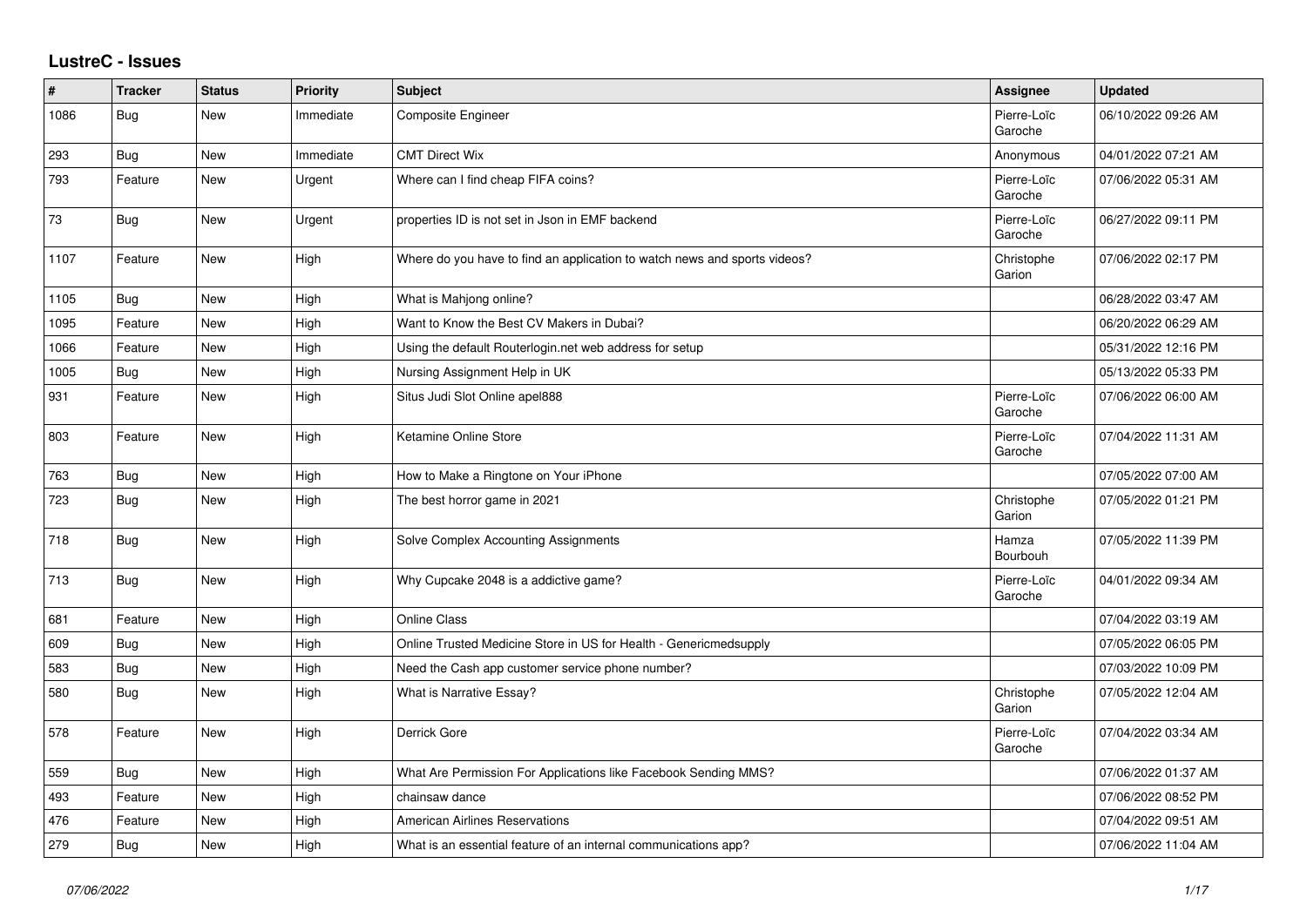| $\pmb{\#}$ | <b>Tracker</b> | <b>Status</b> | <b>Priority</b> | Subject                                                                                            | Assignee               | <b>Updated</b>      |
|------------|----------------|---------------|-----------------|----------------------------------------------------------------------------------------------------|------------------------|---------------------|
| 273        | <b>Bug</b>     | New           | High            | assignment help online                                                                             |                        | 04/01/2022 08:17 AM |
| 216        | Feature        | New           | High            | Barry Keoghan                                                                                      | Pierre-Loïc<br>Garoche | 07/03/2022 11:43 PM |
| 152        | Bug            | New           | High            | professional bridal makeup artist                                                                  | Christophe<br>Garion   | 07/06/2022 04:28 AM |
| 96         | Bug            | Resolved      | High            | Lustrec installation failed                                                                        | Pierre-Loïc<br>Garoche | 04/01/2022 08:11 AM |
| 92         | <b>Bug</b>     | New           | High            | expression should have been normalized in EMF backend                                              | Pierre-Loïc<br>Garoche | 07/06/2022 02:10 AM |
| 1145       | <b>Bug</b>     | New           | Normal          | IHG Is Extending Its Already Impressive Roster with a New Luxury Collection of Independent Hotels? |                        | 07/05/2022 12:50 PM |
| 1144       | Bug            | New           | Normal          | <b>Tour Packages</b>                                                                               |                        | 07/05/2022 07:55 AM |
| 1143       | <b>Bug</b>     | New           | Normal          | Soap2day                                                                                           |                        | 07/04/2022 11:04 AM |
| 1142       | Feature        | New           | Normal          | Watch Free Sports Online                                                                           |                        | 07/04/2022 11:03 AM |
| 1141       | Feature        | New           | Normal          | Retro Bowl game free                                                                               |                        | 07/04/2022 10:59 AM |
| 1140       | Feature        | New           | Normal          | GTA San Andreas Mod Apk                                                                            |                        | 07/04/2022 04:20 AM |
| 1139       | Feature        | New           | Normal          | GTA San Andreas Mod Apk                                                                            |                        | 07/02/2022 04:58 AM |
| 1138       | Feature        | New           | Normal          | GTA San Andreas Mod Apk                                                                            |                        | 07/02/2022 04:56 AM |
| 1137       | Bug            | New           | Normal          | Professional report                                                                                |                        | 07/01/2022 05:19 PM |
| 1136       | <b>Bug</b>     | New           | Normal          | Can I Talk To A Live Person At Facebook? Clarify Concerns Effectively                              |                        | 07/01/2022 08:10 AM |
| 1135       | Bug            | New           | Normal          | How to word games - 5 letter words                                                                 |                        | 07/01/2022 05:52 AM |
| 1134       | <b>Bug</b>     | New           | Normal          | Is WhatsApp Aero Worth Downloading?                                                                |                        | 07/01/2022 04:03 AM |
| 1133       | <b>Bug</b>     | New           | Normal          | Flagle, what is it?                                                                                |                        | 06/30/2022 10:37 AM |
| 1132       | Bug            | New           | Normal          | Registration process on Huobi                                                                      |                        | 06/30/2022 05:10 AM |
| 1131       | Bug            | New           | Normal          | Calculatrice Forex pour calculer les paramètres de la copie des transactions                       |                        | 06/29/2022 07:24 PM |
| 1129       | <b>Bug</b>     | New           | Normal          | how to enable direct deposit on cash app?                                                          |                        | 06/28/2022 10:44 AM |
| 1128       | <b>Bug</b>     | New           | Normal          | cvjvfbdi                                                                                           | Hamza<br>Bourbouh      | 06/27/2022 01:52 PM |
| 1127       | Bug            | New           | Normal          | Is there any support to find Google Feud answers?                                                  |                        | 06/27/2022 04:27 AM |
| 1126       | Bug            | New           | Normal          | 1PLSD                                                                                              |                        | 06/25/2022 09:36 AM |
| 1125       | <b>Bug</b>     | New           | Normal          | What is Wordscapes?                                                                                |                        | 06/24/2022 09:05 AM |
| 1124       | Bug            | New           | Normal          | Cookie clicker unblocked                                                                           |                        | 06/24/2022 05:14 AM |
| 1123       | <b>Bug</b>     | New           | Normal          | Where To Watch FIFA World Cup 2022                                                                 |                        | 06/24/2022 03:51 AM |
| 1122       | <b>Bug</b>     | New           | Normal          | Count the number of words on the Microsoft Word application in the phone                           |                        | 06/23/2022 04:19 AM |
| 1121       | <b>Bug</b>     | New           | Normal          | LustreC do not run                                                                                 |                        | 06/22/2022 08:43 AM |
| 1120       | <b>Bug</b>     | New           | Normal          | Summary of 5 best coloring apps on phones                                                          |                        | 07/05/2022 08:31 AM |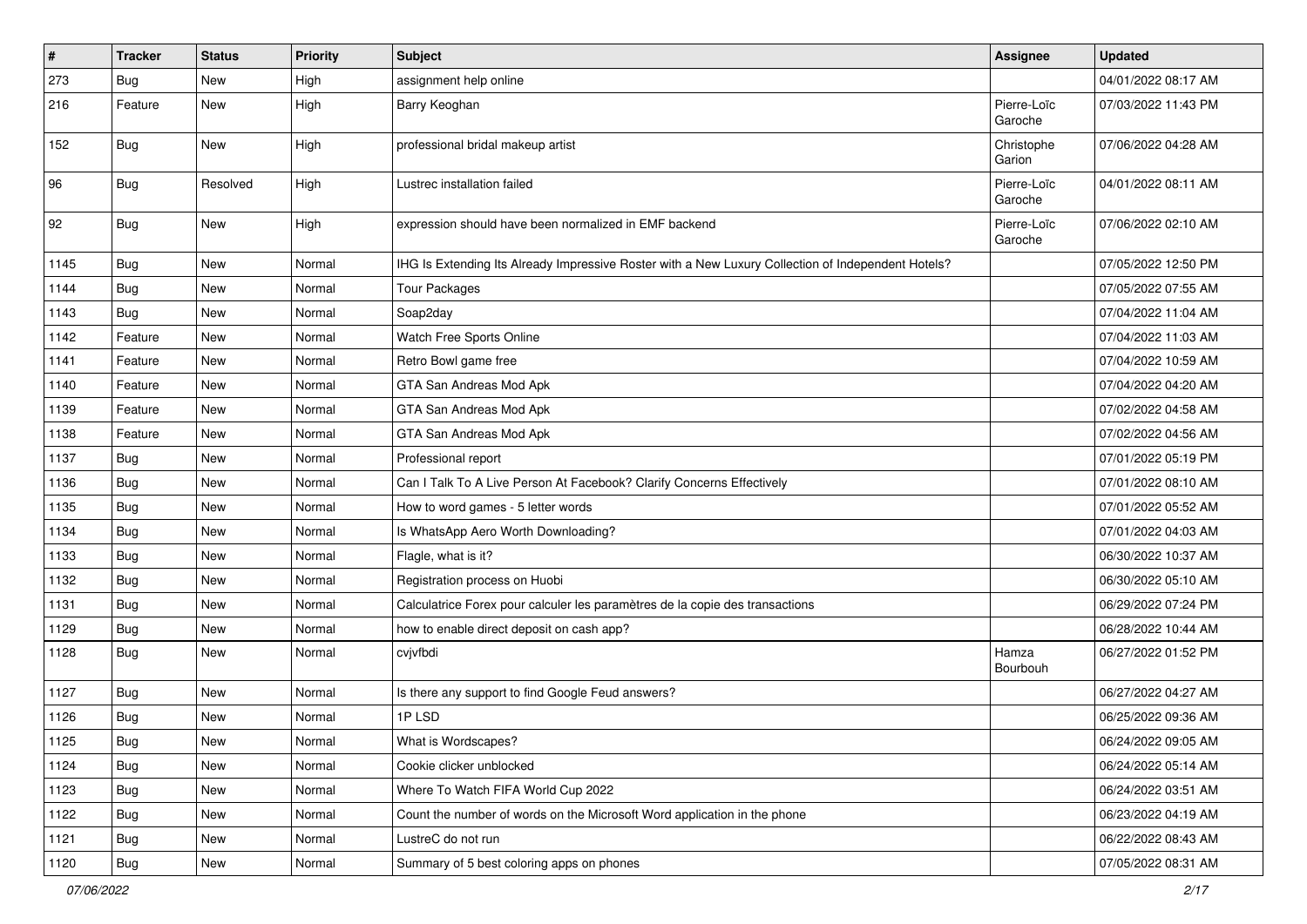| $\sharp$ | <b>Tracker</b> | <b>Status</b> | Priority | Subject                                                                                                                                                  | Assignee               | <b>Updated</b>      |
|----------|----------------|---------------|----------|----------------------------------------------------------------------------------------------------------------------------------------------------------|------------------------|---------------------|
| 1119     | <b>Bug</b>     | New           | Normal   | Klondike Solitaire                                                                                                                                       |                        | 06/27/2022 03:00 PM |
| 1118     | Bug            | <b>New</b>    | Normal   | <b>Gameplay Minecraft</b>                                                                                                                                |                        | 06/27/2022 10:33 AM |
| 1117     | Bug            | New           | Normal   | Equal Words - Word search game for PC and Windows Phone                                                                                                  |                        | 06/29/2022 04:58 AM |
| 1116     | Bug            | New           | Normal   | ipTV smarts pro                                                                                                                                          |                        | 07/06/2022 02:17 PM |
| 1115     | Bug            | New           | Normal   | How to access your saved favorite Tiktok                                                                                                                 |                        | 06/28/2022 03:59 PM |
| 1114     | Bug            | New           | Normal   | To control the car, all you must do is click to go left or right and release the button to go straight.                                                  |                        | 07/05/2022 09:01 AM |
| 1113     | Bug            | New           | Normal   | Press the button to control your car                                                                                                                     |                        | 06/20/2022 12:09 PM |
| 1112     | Bug            | New           | Normal   | What Cash App Policy Says If Random Person Sent Me Money On Cash App?                                                                                    |                        | 06/27/2022 02:39 AM |
| 1111     | Bug            | New           | Normal   | LOLBeans is a fun battle royale game where you race with other players while avoiding obstacles. Reach<br>the end of the course in competitive gameplay! |                        | 07/04/2022 12:23 PM |
| 1110     | Bug            | New           | Normal   | Six Guns Mod Apk Answers Your Questions                                                                                                                  | Pierre-Loïc<br>Garoche | 06/28/2022 06:26 PM |
| 1109     | Feature        | <b>New</b>    | Normal   | Six Guns Mod Apk Answers Your Questions                                                                                                                  | Christophe<br>Garion   | 07/06/2022 03:23 AM |
| 1108     | Bug            | New           | Normal   | Six Guns Mod Apk Answers Your Questions                                                                                                                  |                        | 07/05/2022 03:27 AM |
| 1106     | Bug            | New           | Normal   | How Do I Get Cash App ++ Without Confronting Any Technical Glitches?                                                                                     |                        | 06/25/2022 09:53 PM |
| 1104     | Bug            | New           | Normal   | Idle game fix bug                                                                                                                                        |                        | 07/05/2022 11:42 AM |
| 1103     | Bug            | New           | Normal   | Idle game fix bug                                                                                                                                        |                        | 06/25/2022 09:08 PM |
| 1102     | Bug            | New           | Normal   | Charlottesville Travel Guide ?                                                                                                                           |                        | 07/04/2022 12:20 PM |
| 1101     | <b>Bug</b>     | New           | Normal   | How to Delete Cash App History at once?                                                                                                                  |                        | 06/27/2022 01:33 PM |
| 1099     | Feature        | <b>New</b>    | Normal   | Whatsapp Plus - A New Way Of Communicating                                                                                                               |                        | 06/28/2022 07:57 AM |
| 1098     | Bug            | New           | Normal   | Life of a Fisherman                                                                                                                                      |                        | 07/03/2022 10:56 PM |
| 1097     | Bug            | <b>New</b>    | Normal   | Race and experience new life.                                                                                                                            |                        | 07/06/2022 06:19 AM |
| 1096     | Bug            | New           | Normal   | Race and experience new life.                                                                                                                            |                        | 06/26/2022 06:07 PM |
| 1094     | Bug            | New           | Normal   | What time does direct deposit hit Cash App?                                                                                                              |                        | 06/14/2022 03:27 PM |
| 1093     | Bug            | New           | Normal   | Uniswap Exchange                                                                                                                                         | Christophe<br>Garion   | 06/14/2022 11:55 AM |
| 1092     | Bug            | New           | Normal   | Ellison Estate Vineyard                                                                                                                                  |                        | 06/20/2022 12:03 PM |
| 1091     | Bug            | New           | Normal   | Find family fun indoors and outdoors in the Jungfrau Region                                                                                              |                        | 06/14/2022 09:33 AM |
| 1090     | <b>Bug</b>     | New           | Normal   | Pay Someone To Do My Assignment                                                                                                                          |                        | 06/11/2022 03:15 PM |
| 1089     | Bug            | New           | Normal   | Pay Someone To Do My Assignment                                                                                                                          |                        | 06/15/2022 04:44 AM |
| 1088     | <b>Bug</b>     | New           | Normal   | Health And Fitness Tips 2022                                                                                                                             | Pierre-Loïc<br>Garoche | 07/06/2022 02:06 PM |
| 1087     | <b>Bug</b>     | New           | Normal   | How do new writers start out?                                                                                                                            |                        | 07/06/2022 02:17 PM |
| 1085     | Feature        | New           | Normal   | dcvghdcc asgdvgd dveduqwv ajdhvwd                                                                                                                        |                        | 06/09/2022 03:46 PM |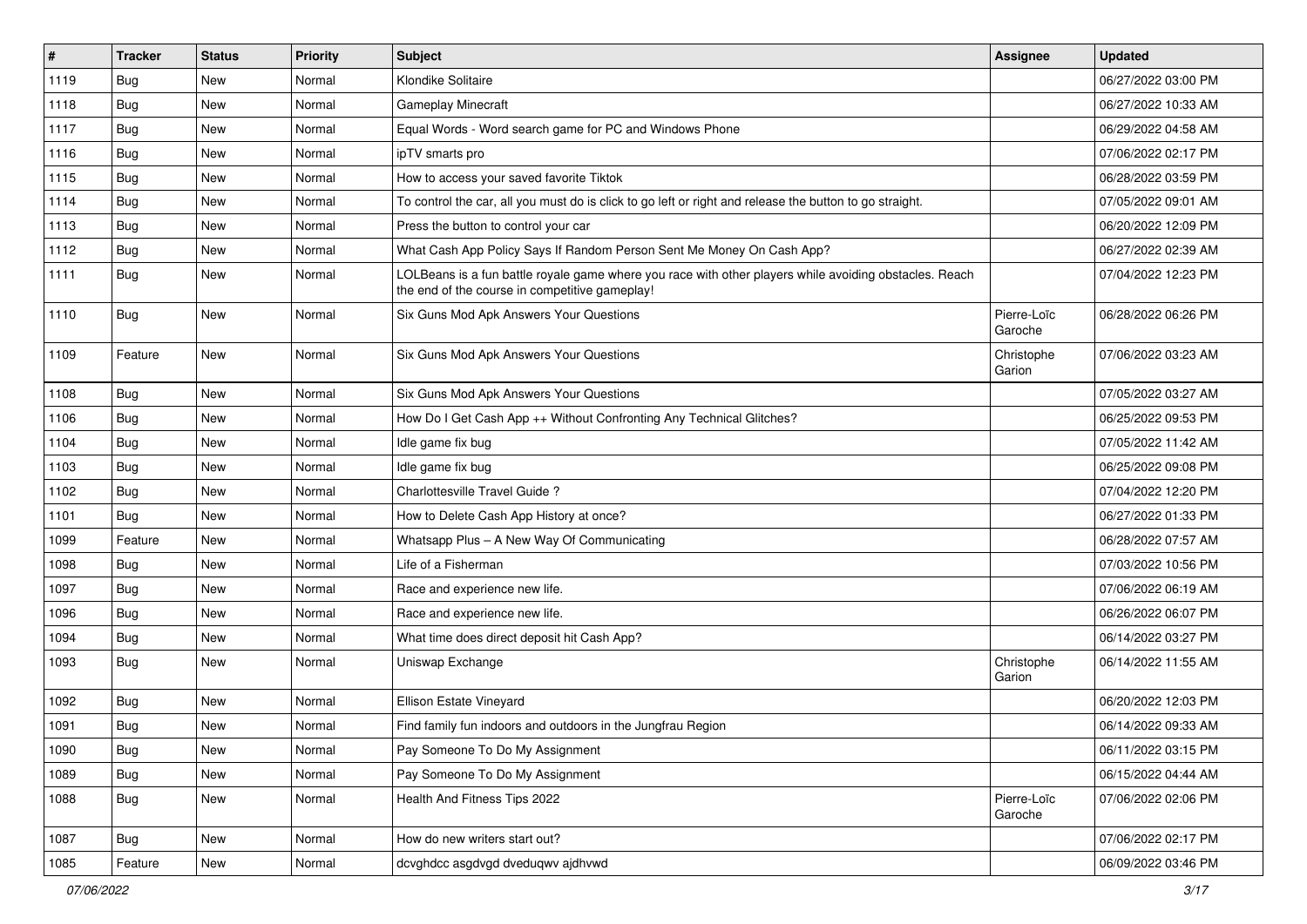| $\#$ | <b>Tracker</b> | <b>Status</b> | <b>Priority</b> | <b>Subject</b>                                              | <b>Assignee</b>        | <b>Updated</b>      |
|------|----------------|---------------|-----------------|-------------------------------------------------------------|------------------------|---------------------|
| 1084 | <b>Bug</b>     | New           | Normal          | <b>Trippie Redd</b>                                         |                        | 06/11/2022 09:05 AM |
| 1083 | Bug            | New           | Normal          | coin base review                                            |                        | 06/11/2022 09:13 AM |
| 1082 | Bug            | New           | Normal          | Reset chime bank password without phone number              |                        | 06/15/2022 11:56 AM |
| 1081 | Feature        | New           | Normal          | drift boss- the best driftitng game                         |                        | 06/15/2022 05:56 AM |
| 1080 | <b>Bug</b>     | New           | Normal          | How to use Math Wallet   Nexo wallet   CoinTiger Exchange   |                        | 06/15/2022 11:56 AM |
| 1079 | <b>Bug</b>     | New           | Normal          | How to get cheap psychology assignment?                     |                        | 06/15/2022 06:00 AM |
| 1078 | Bug            | New           | Normal          | What Bank Is Cash App On Plaid? Find Clarity And Assistance |                        | 06/15/2022 11:56 AM |
| 1077 | <b>Bug</b>     | New           | Normal          | Les excellentes façons d'utiliser ces images                |                        | 07/06/2022 03:23 PM |
| 1076 | Bug            | New           | Normal          | DedicatedHosting4u                                          |                        | 06/11/2022 09:15 AM |
| 1074 | Bug            | New           | Normal          | Dissertation writing help at economical rates!              | Christophe<br>Garion   | 06/06/2022 04:48 PM |
| 1073 | Bug            | New           | Normal          | Cricut Design Space                                         |                        | 07/06/2022 01:42 PM |
| 1072 | <b>Bug</b>     | New           | Normal          | ij.start canon                                              |                        | 06/21/2022 06:56 PM |
| 1071 | Bug            | New           | Normal          | Cinema HD Review - Cinemahdv2.net                           |                        | 06/21/2022 06:54 PM |
| 1070 | Feature        | New           | Normal          | <b>Tableau Consulting Expertise</b>                         |                        | 06/09/2022 11:50 AM |
| 1069 | <b>Bug</b>     | New           | Normal          | how to get cash app support phone number 24*7 available     |                        | 06/29/2022 05:37 PM |
| 1068 | Bug            | New           | Normal          | 123.hp.com/laserjet                                         |                        | 05/31/2022 12:22 PM |
| 1067 | Bug            | New           | Normal          | Cricut.com/setup                                            |                        | 05/31/2022 12:19 PM |
| 1065 | <b>Bug</b>     | New           | Normal          | The top foreign language training game in 2022              |                        | 06/07/2022 04:05 AM |
| 1064 | <b>Bug</b>     | New           | Normal          | How to delete Cash App history?                             | Pierre-Loïc<br>Garoche | 06/11/2022 10:29 AM |
| 1063 | Bug            | <b>New</b>    | Normal          | 123.hp.com/laserjet                                         |                        | 05/28/2022 12:27 PM |
| 1062 | Bug            | New           | Normal          | Cricut.com/setup                                            |                        | 05/28/2022 12:26 PM |
| 1061 | <b>Bug</b>     | New           | Normal          | Cricut.com/setup                                            |                        | 05/28/2022 12:24 PM |
| 1060 | <b>Bug</b>     | New           | Normal          | How to Use Panda Helper to Speed Up Your iOS                |                        | 05/28/2022 09:12 AM |
| 1059 | <b>Bug</b>     | New           | Normal          | 123.hp.com/laserjet                                         |                        | 05/28/2022 08:29 AM |
| 1058 | <b>Bug</b>     | New           | Normal          | Cricut.com/setup                                            |                        | 05/28/2022 08:28 AM |
| 1057 | Bug            | New           | Normal          | <b>CCPlay Education Edition APK</b>                         |                        | 06/07/2022 04:07 AM |
| 1056 | Feature        | <b>New</b>    | Normal          | Online Class Issues                                         |                        | 05/28/2022 12:44 AM |
| 1055 | Bug            | New           | Normal          | seo apk                                                     | Pierre-Loïc<br>Garoche | 05/27/2022 06:23 AM |
| 1054 | <b>Bug</b>     | New           | Normal          | Apkmodule                                                   | Pierre-Loïc<br>Garoche | 05/26/2022 03:37 PM |
| 1053 | Bug            | New           | Normal          | Game Geometry Dash                                          |                        | 05/26/2022 11:30 AM |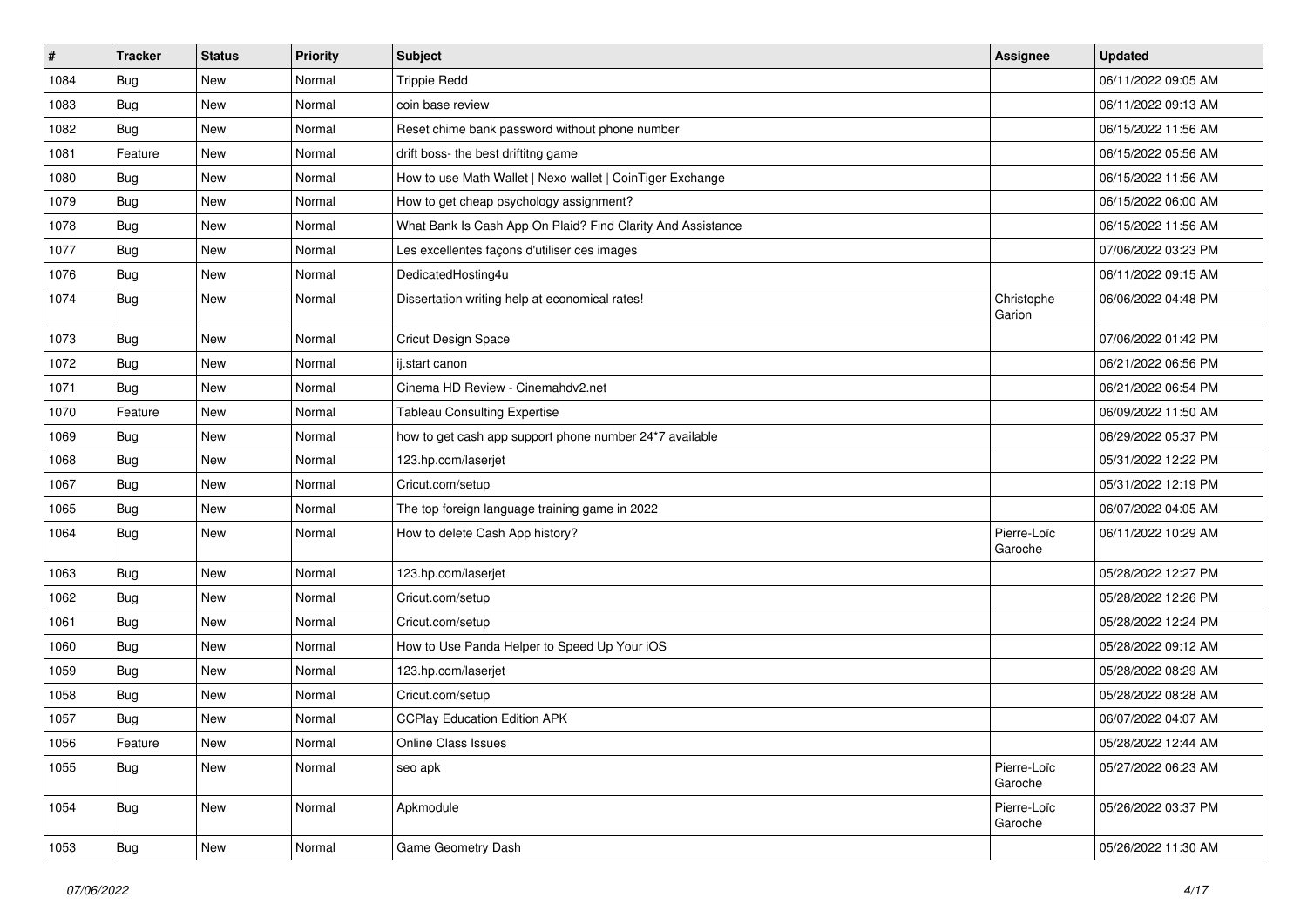| #    | <b>Tracker</b> | <b>Status</b> | <b>Priority</b> | Subject                                                                  | Assignee               | <b>Updated</b>      |
|------|----------------|---------------|-----------------|--------------------------------------------------------------------------|------------------------|---------------------|
| 1052 | <b>Bug</b>     | New           | Normal          | Build Now GG is a new battle royale game.                                |                        | 05/26/2022 04:24 AM |
| 1051 | Bug            | New           | Normal          | Dental Supplies USA                                                      |                        | 06/11/2022 09:20 PM |
| 1050 | Feature        | New           | Normal          | Best Smart Phone Repair in Delhi                                         |                        | 05/25/2022 10:33 AM |
| 1049 | Feature        | New           | Normal          | IT Software Company In Delhi                                             |                        | 05/27/2022 05:24 AM |
| 1048 | Bug            | New           | Normal          | So zeigen Sie ein Instagram-Profilbild an und vergrößern es              |                        | 05/25/2022 06:56 AM |
| 1047 | Bug            | New           | Normal          | Opensea                                                                  | Corentin<br>Lauverjat  | 05/24/2022 02:32 PM |
| 1046 | Bug            | New           | Normal          | 123.hp.com/laserjet                                                      |                        | 05/24/2022 10:46 AM |
| 1045 | <b>Bug</b>     | New           | Normal          | Cricut.com/setup                                                         |                        | 05/24/2022 10:45 AM |
| 1044 | Bug            | New           | Normal          | Can I Disapprove If Random Person Sent Me Money On Cash App?             |                        | 05/26/2022 03:51 PM |
| 1043 | <b>Bug</b>     | New           | Normal          | What Is The Right Way To Troubleshoot Cash App Transfer Failed Problems? |                        | 05/25/2022 01:16 PM |
| 1042 | Bug            | New           | Normal          | How to set up direct deposit on cash app?                                |                        | 05/25/2022 01:17 PM |
| 1041 | Bug            | New           | Normal          | Count words in Word on the computer                                      |                        | 05/27/2022 02:16 PM |
| 1040 | Bug            | New           | Normal          | thabet                                                                   |                        | 05/19/2022 08:05 PM |
| 1039 | Bug            | New           | Normal          | How to Get Tickmill Bonuses for Free                                     |                        | 05/26/2022 05:43 PM |
| 1038 | Bug            | New           | Normal          | How to Fix Canon Printer Offline ISsue                                   | Pierre-Loïc<br>Garoche | 05/27/2022 05:25 AM |
| 1037 | Feature        | <b>New</b>    | Normal          | 1p lsd                                                                   | Christophe<br>Garion   | 05/19/2022 05:25 AM |
| 1036 | Bug            | New           | Normal          | <b>VPS Material</b>                                                      |                        | 05/18/2022 09:34 PM |
| 1035 | <b>Bug</b>     | New           | Normal          | how to relieve spam score                                                | Pierre-Loïc<br>Garoche | 05/18/2022 11:39 AM |
| 1034 | Bug            | <b>New</b>    | Normal          | Download Teaching Feeling For Android                                    |                        | 05/20/2022 09:25 AM |
| 1033 | <b>Bug</b>     | New           | Normal          | The best slope 2 online games to play right now                          |                        | 05/17/2022 10:55 AM |
| 1032 | <b>Bug</b>     | New           | Normal          | How To Play The Wordle Game                                              |                        | 05/17/2022 10:37 AM |
| 1031 | Bug            | New           | Normal          | <b>IAFT Traders Union</b>                                                |                        | 05/16/2022 03:14 PM |
| 1030 | <b>Bug</b>     | New           | Normal          | <b>IAFT Traders Union</b>                                                |                        | 05/16/2022 03:13 PM |
| 1029 | <b>Bug</b>     | New           | Normal          | 5 Reasons Why People Love Coloring Pages?                                |                        | 05/16/2022 11:53 AM |
| 1028 | <b>Bug</b>     | New           | Normal          | The Best Free Online Game to Play with Friends                           |                        | 05/16/2022 05:00 AM |
| 1027 | <b>Bug</b>     | New           | Normal          | Word hurdle: Viral and Fun Online Game                                   |                        | 06/25/2022 06:13 PM |
| 1026 | <b>Bug</b>     | New           | Normal          | New Puzzle Game for All Age - Dordle                                     |                        | 06/25/2022 06:17 PM |
| 1025 | Bug            | New           | Normal          | how to change the logo in wordpress                                      |                        | 06/25/2022 06:20 PM |
| 1024 | Bug            | New           | Normal          | How to choose the right broker                                           |                        | 06/25/2022 06:23 PM |
| 1023 | <b>Bug</b>     | New           | Normal          | Questions That Are Typically Asked About Trap The Cat                    |                        | 05/14/2022 03:51 AM |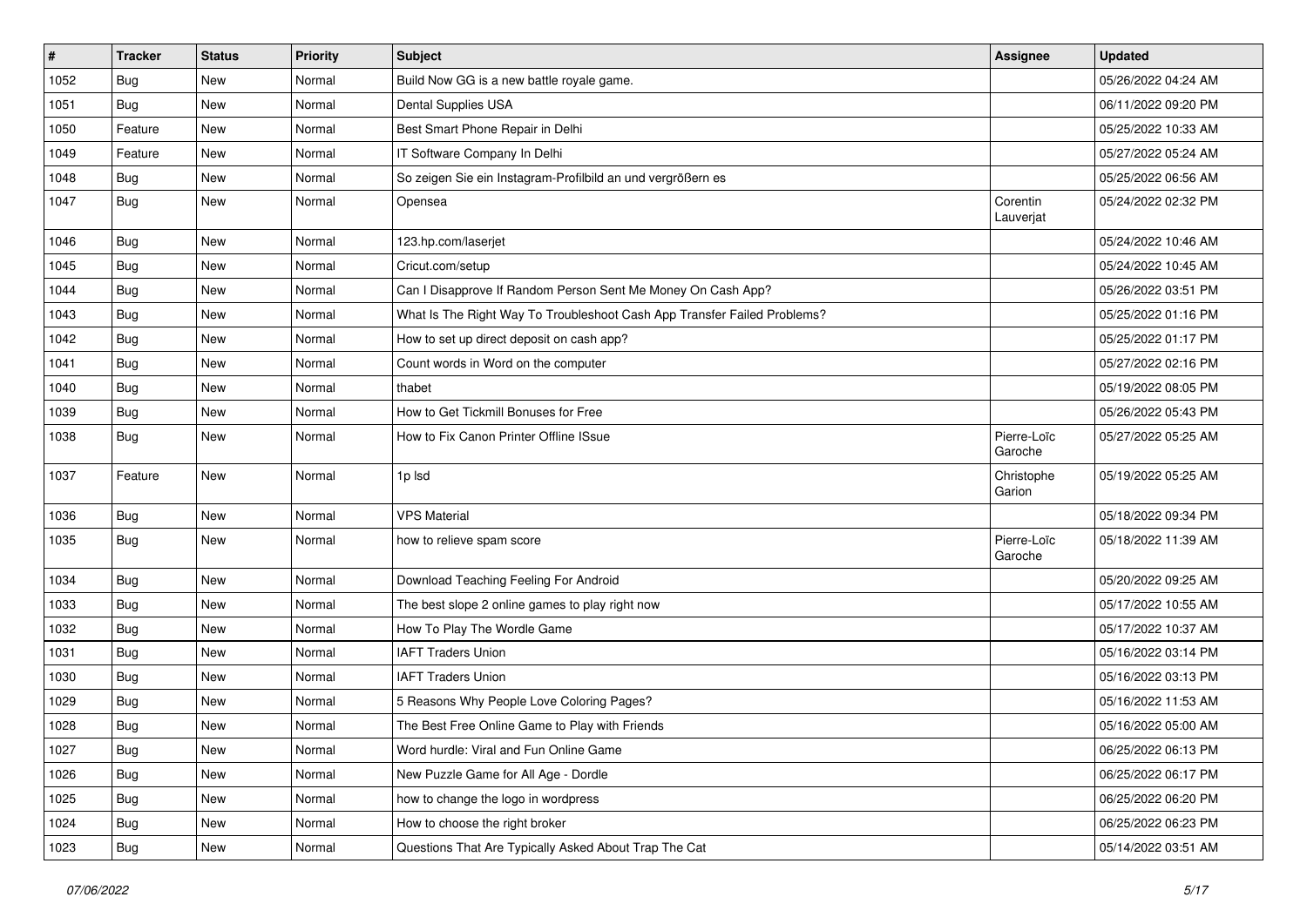| #    | <b>Tracker</b> | <b>Status</b> | <b>Priority</b> | Subject                                                                       | Assignee               | <b>Updated</b>      |
|------|----------------|---------------|-----------------|-------------------------------------------------------------------------------|------------------------|---------------------|
| 1022 | <b>Bug</b>     | New           | Normal          | 123.hp.com/laserjet                                                           |                        | 05/13/2022 01:25 PM |
| 1021 | <b>Bug</b>     | New           | Normal          | Cricut.com/setup                                                              |                        | 05/26/2022 12:21 AM |
| 1020 | <b>Bug</b>     | New           | Normal          | Cricut.com/setup                                                              |                        | 05/13/2022 11:14 AM |
| 1019 | Bug            | New           | Normal          | Cricut.com/setup                                                              |                        | 05/13/2022 11:13 AM |
| 1018 | <b>Bug</b>     | New           | Normal          | So erhalten Sie ein kostenloses Hörbuch                                       |                        | 07/06/2022 10:49 AM |
| 1017 | Feature        | New           | Normal          | fleeing the complex                                                           | Hamza<br>Bourbouh      | 05/13/2022 06:33 AM |
| 1016 | Bug            | New           | Normal          | Klondike Solitaire                                                            |                        | 05/12/2022 09:03 AM |
| 1015 | Bug            | New           | Normal          | Is it possible to send books for free?                                        |                        | 05/11/2022 04:05 PM |
| 1014 | <b>Bug</b>     | New           | Normal          | how to get chime routing and account number ? chime routing number florida    |                        | 05/11/2022 12:42 PM |
| 1013 | <b>Bug</b>     | New           | Normal          | ij.start canon                                                                |                        | 05/11/2022 11:31 AM |
| 1012 | Bug            | New           | Normal          | Cricut.com/setup                                                              |                        | 05/11/2022 11:30 AM |
| 1011 | Bug            | New           | Normal          | Summary of 10 best coloring apps on phones                                    |                        | 05/11/2022 10:58 AM |
| 1010 | Bug            | New           | Normal          | what are the requirements to borrow money from cash app ? cash app borrow app | Pierre-Loïc<br>Garoche | 05/11/2022 09:29 AM |
| 1009 | Bug            | New           | Normal          | How to change routing number on Cash App?                                     |                        | 05/11/2022 07:13 AM |
| 1008 | <b>Bug</b>     | New           | Normal          | Who was the first black woman to anchor a newscast?                           |                        | 05/10/2022 03:13 PM |
| 1007 | Bug            | New           | Normal          | "ij.start canon                                                               |                        | 05/18/2022 10:40 AM |
| 1006 | Bug            | New           | Normal          | Cricut.com/setup                                                              |                        | 05/10/2022 01:22 PM |
| 1004 | Bug            | New           | Normal          | you get to pinch and drag a man with a very flexible face                     |                        | 05/10/2022 10:59 AM |
| 1003 | <b>Bug</b>     | New           | Normal          | Drift F1 is a drifting car game inspired by F1's tracks.                      | Pierre-Loïc<br>Garoche | 05/10/2022 10:52 AM |
| 1002 | Bug            | New           | Normal          | <b>Chemistry Assignment Help</b>                                              |                        | 06/04/2022 09:58 AM |
| 1001 | <b>Bug</b>     | New           | Normal          | Venmo Keep Saying Error?                                                      |                        | 06/27/2022 02:20 AM |
| 1000 | <b>Bug</b>     | New           | Normal          | Super easy way to zoom photos and upload to Instagram                         | Christophe<br>Garion   | 07/06/2022 01:59 PM |
| 999  | <b>Bug</b>     | New           | Normal          | Is there a way to find Google Feud answers?                                   |                        | 06/28/2022 01:27 AM |
| 998  | Bug            | New           | Normal          | Is It Hard to Solve Wordle An                                                 |                        | 06/27/2022 12:24 AM |
| 997  | <b>Bug</b>     | New           | Normal          | 123.hp.com/laserjet                                                           |                        | 06/28/2022 09:48 AM |
| 996  | <b>Bug</b>     | New           | Normal          | Cricut.com/setup                                                              |                        | 06/27/2022 07:12 AM |
| 995  | Feature        | New           | Normal          | "ij.start canon                                                               |                        | 06/27/2022 01:29 PM |
| 994  | Feature        | New           | Normal          | Cricut.com/setup                                                              |                        | 07/04/2022 09:23 AM |
| 993  | Bug            | New           | Normal          | IO Games Free Online                                                          |                        | 06/26/2022 09:41 AM |
| 992  | <b>Bug</b>     | New           | Normal          | So vergrößern Sie Ihr Instagram-Profilbild                                    |                        | 06/26/2022 11:29 PM |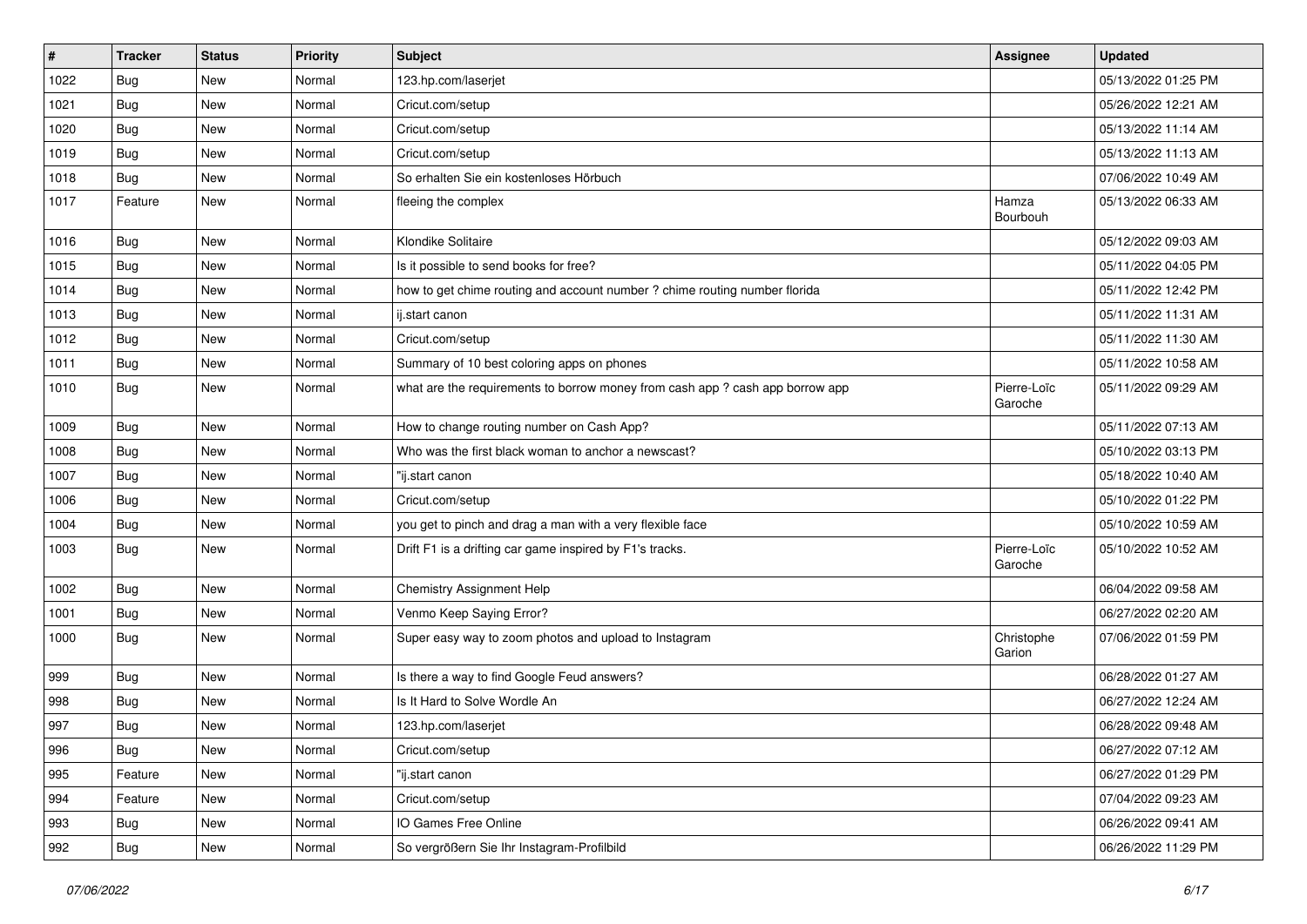| $\vert$ # | <b>Tracker</b> | <b>Status</b> | <b>Priority</b> | <b>Subject</b>                                                              | Assignee             | <b>Updated</b>      |
|-----------|----------------|---------------|-----------------|-----------------------------------------------------------------------------|----------------------|---------------------|
| 991       | Bug            | New           | Normal          | <b>MDMA MOLLY</b>                                                           |                      | 05/03/2022 12:03 AM |
| 990       | <b>Bug</b>     | New           | Normal          | Mushrooms                                                                   |                      | 06/26/2022 05:41 AM |
| 989       | Bug            | New           | Normal          | Barewoods Wax Cigar                                                         |                      | 07/04/2022 07:09 AM |
| 988       | <b>Bug</b>     | New           | Normal          | <b>Medicinal Mushrooms</b>                                                  |                      | 06/27/2022 09:33 AM |
| 987       | <b>Bug</b>     | New           | Normal          | <b>Medicinal Mushrooms</b>                                                  |                      | 06/27/2022 07:13 PM |
| 986       | <b>Bug</b>     | New           | Normal          | dbhdsvbhdf                                                                  | Christophe<br>Garion | 06/27/2022 04:12 PM |
| 985       | <b>Bug</b>     | New           | Normal          | Find out the vitality of Facebook Phone Number:                             |                      | 06/27/2022 05:39 AM |
| 984       | <b>Bug</b>     | New           | Normal          | How to disable, permanently delete Twitter account on phone, PC             |                      | 07/04/2022 07:11 AM |
| 983       | Bug            | New           | Normal          | Finding issue in tekken 3 game?                                             |                      | 06/28/2022 03:26 AM |
| 982       | Bug            | New           | Normal          | Five sites that let you download free scenarios for your iPhone             |                      | 05/07/2022 09:34 PM |
| 981       | Bug            | New           | Normal          | VidMate Mod APK                                                             |                      | 06/28/2022 11:24 AM |
| 980       | <b>Bug</b>     | New           | Normal          | Free Gas Cards for the Unemployed                                           |                      | 06/28/2022 02:54 PM |
| 979       | <b>Bug</b>     | New           | Normal          | Free Gas Cards for the Unemployed                                           |                      | 07/05/2022 03:45 PM |
| 978       | <b>Bug</b>     | New           | Normal          | Delamore Lodge is a place to stay.                                          |                      | 06/27/2022 04:57 AM |
| 977       | <b>Bug</b>     | New           | Normal          | Fans of the Old Country will like this book.                                |                      | 07/04/2022 06:54 AM |
| 976       | Bug            | New           | Normal          | How to delete the cash app account history right now?                       | Hamza<br>Bourbouh    | 06/28/2022 11:22 AM |
| 975       | <b>Bug</b>     | New           | Normal          | Payback 2 Mod APK                                                           |                      | 05/05/2022 10:56 AM |
| 974       | <b>Bug</b>     | <b>New</b>    | Normal          | Watch NCAA Football Live Streaming Free                                     |                      | 06/26/2022 05:33 PM |
| 973       | Feature        | New           | Normal          | Free NFL Streaming Sites                                                    |                      | 06/28/2022 06:27 AM |
| 972       | <b>Bug</b>     | New           | Normal          | How To Borrow Money From The Cash App? Get To Know About The Same           |                      | 04/25/2022 07:30 AM |
| 971       | Bug            | New           | Normal          | How Do I Check Balance On Cash App Card With Optimum Ease?                  |                      | 06/27/2022 08:16 PM |
| 970       | <b>Bug</b>     | New           | Normal          | The Amount Of Time Does Cash App Direct Deposit Time Take?                  |                      | 07/05/2022 02:33 AM |
| 969       | <b>Bug</b>     | <b>New</b>    | Normal          | Watch NCAA Football Live Match Free                                         |                      | 06/28/2022 01:31 PM |
| 968       | Feature        | <b>New</b>    | Normal          | watch nfl online free live streaming                                        |                      | 07/05/2022 04:47 PM |
| 967       | Feature        | New           | Normal          | stream live nfl games free online                                           |                      | 07/06/2022 01:02 AM |
| 966       | <b>Bug</b>     | New           | Normal          | How to Download the Filmes                                                  |                      | 06/27/2022 03:25 AM |
| 965       | <b>Bug</b>     | New           | Normal          | Go with cash app customer service to know where I can load my cash app card |                      | 06/28/2022 04:30 AM |
| 964       | Bug            | New           | Normal          | Can I Fix Cash App Transfer Failed Issues By Adding Sufficient Funds?       |                      | 07/03/2022 11:10 PM |
| 963       | Feature        | New           | Normal          | Why I am not getting cool cash app card designs- call experts               |                      | 07/05/2022 04:36 PM |
| 962       | Bug            | New           | Normal          | Kostenlose Hörbücher                                                        |                      | 06/26/2022 10:45 PM |
| 961       | Bug            | New           | Normal          | TeaTv is an Android                                                         |                      | 07/05/2022 12:43 AM |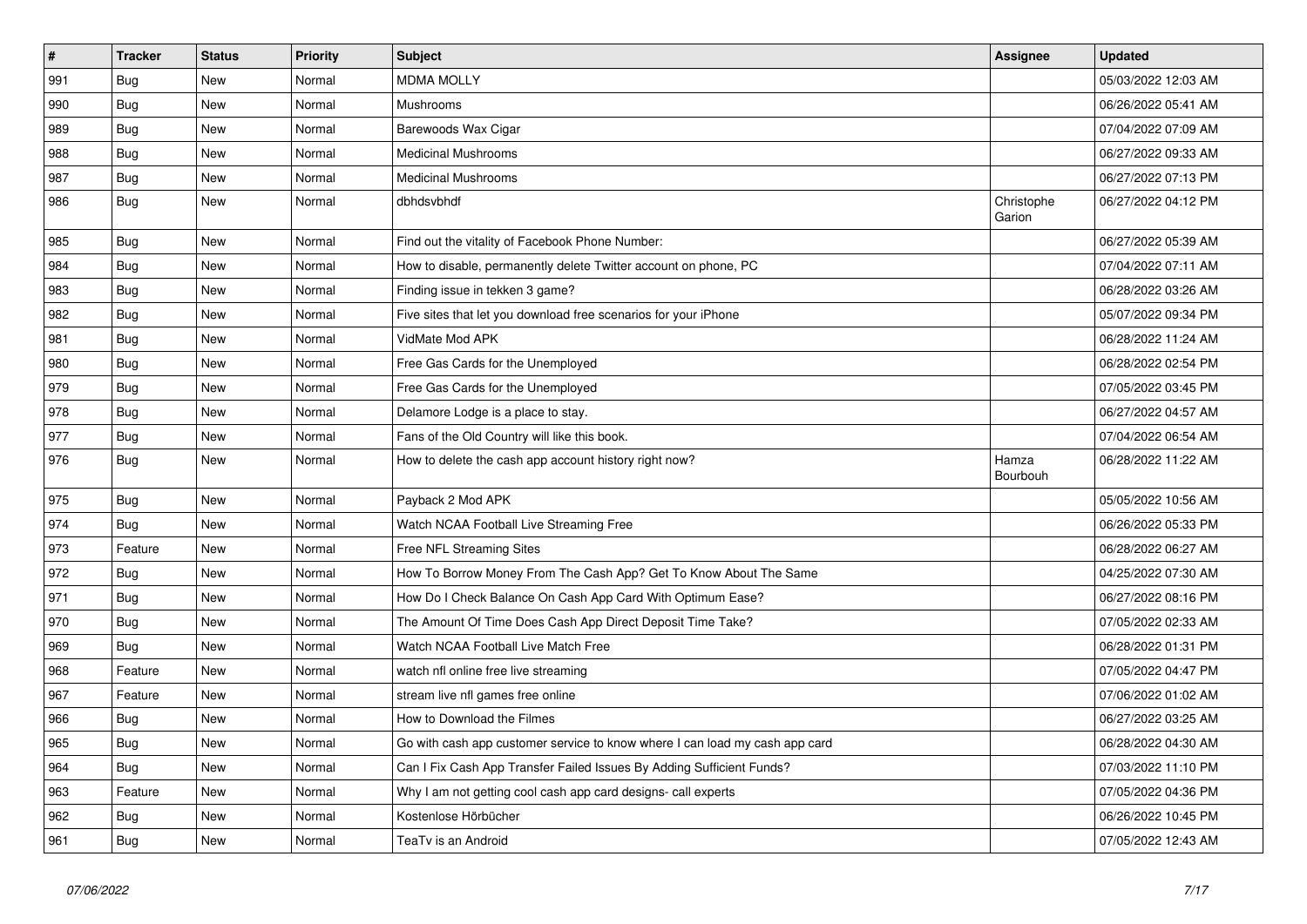| $\sharp$ | <b>Tracker</b> | <b>Status</b> | <b>Priority</b> | Subject                                                                                | Assignee               | <b>Updated</b>      |
|----------|----------------|---------------|-----------------|----------------------------------------------------------------------------------------|------------------------|---------------------|
| 960      | Feature        | New           | Normal          | Zooming Instagram Picture In Full HD                                                   | Pierre-Loïc<br>Garoche | 07/05/2022 08:36 AM |
| 959      | <b>Bug</b>     | New           | Normal          | Get connected with cash app team-How to get money off cash app at walmart without card |                        | 06/27/2022 08:52 AM |
| 958      | <b>Bug</b>     | New           | Normal          | Avail Cash app support service to know Sutton bank cash app number                     |                        | 07/04/2022 11:36 AM |
| 957      | Bug            | New           | Normal          | From Where I Can Get Cheap Writing Services?                                           |                        | 04/20/2022 05:06 AM |
| 956      | <b>Bug</b>     | New           | Normal          | <b>FNF Free Mods Online</b>                                                            |                        | 06/25/2022 09:59 PM |
| 955      | Bug            | New           | Normal          | How Long Does Verification Take On Cash App If You Apply For The Verification?         | Christophe<br>Garion   | 07/05/2022 02:41 PM |
| 954      | Bug            | <b>New</b>    | Normal          | AZ Screen Recorder Mod                                                                 |                        | 07/04/2022 10:08 PM |
| 953      | Bug            | <b>New</b>    | Normal          | Manga Dogs - Read Your Favorite Comics on Your Smartphone                              |                        | 07/06/2022 01:52 PM |
| 952      | <b>Bug</b>     | New           | Normal          | Canon IJ Network Tool                                                                  |                        | 06/26/2022 10:35 AM |
| 951      | Bug            | New           | Normal          | Canon.com/ijsetup                                                                      |                        | 06/27/2022 07:56 PM |
| 950      | Bug            | <b>New</b>    | Normal          | ij.start canon                                                                         |                        | 07/04/2022 04:29 PM |
| 949      | <b>Bug</b>     | New           | Normal          | <b>Educational Games</b>                                                               |                        | 06/15/2022 09:11 PM |
| 948      | Bug            | New           | Normal          | Canon IJ Network Tool                                                                  |                        | 06/27/2022 09:30 PM |
| 947      | Bug            | New           | Normal          | is Disney Now and Disney Plus different?                                               |                        | 04/14/2022 09:53 AM |
| 946      | <b>Bug</b>     | New           | Normal          | What is Plex and Is Plex Legal?                                                        |                        | 06/26/2022 05:23 AM |
| 945      | Bug            | New           | Normal          | TikTok 18 Mod Apk For Your Android                                                     |                        | 04/13/2022 09:32 AM |
| 944      | Feature        | New           | Normal          | Canon.com/ijsetup                                                                      |                        | 06/27/2022 09:46 AM |
| 943      | Bug            | New           | Normal          | ij.start canon                                                                         |                        | 04/13/2022 08:52 AM |
| 942      | <b>Bug</b>     | New           | Normal          | Canon IJ Network Tool                                                                  |                        | 04/13/2022 08:45 AM |
| 941      | Bug            | New           | Normal          | is Disney Now and Disney Plus different?                                               |                        | 07/05/2022 11:02 AM |
| 940      | Bug            | New           | Normal          | What is Plex and Is Plex Legal?                                                        |                        | 07/04/2022 07:54 PM |
| 939      | Bug            | New           | Normal          | Ability to change sound notifications                                                  | Christophe<br>Garion   | 06/27/2022 11:29 PM |
| 938      | <b>Bug</b>     | <b>New</b>    | Normal          | Would you like to have your own ringtone                                               | Christophe<br>Garion   | 06/26/2022 09:54 PM |
| 936      | Bug            | New           | Normal          | Avantages de l'extension AliTools pour faire du shopping sur Aliexpress                | Pierre-Loïc<br>Garoche | 04/12/2022 11:35 AM |
| 935      | <b>Bug</b>     | New           | Normal          | MovieBox Pro Apk - Watch Movies and TV Shows on Your Android Phone                     |                        | 07/04/2022 03:38 AM |
| 934      | Bug            | New           | Normal          | MovieBox Pro Apk - Watch Movies and TV Shows on Your Android Phone                     |                        | 05/10/2022 11:01 AM |
| 933      | <b>Bug</b>     | New           | Normal          | How Can I Watch Movies on My Mobile Phone                                              |                        | 06/24/2022 12:55 AM |
| 932      | Bug            | New           | Normal          | The best epic, long-playing PC games will consume days of your life.                   |                        | 05/15/2022 07:44 PM |
| 930      | <b>Bug</b>     | New           | Normal          | The best free games online                                                             |                        | 04/12/2022 09:05 AM |
| 929      | Bug            | New           | Normal          | Canon IJ Network Tool                                                                  |                        | 04/12/2022 08:32 AM |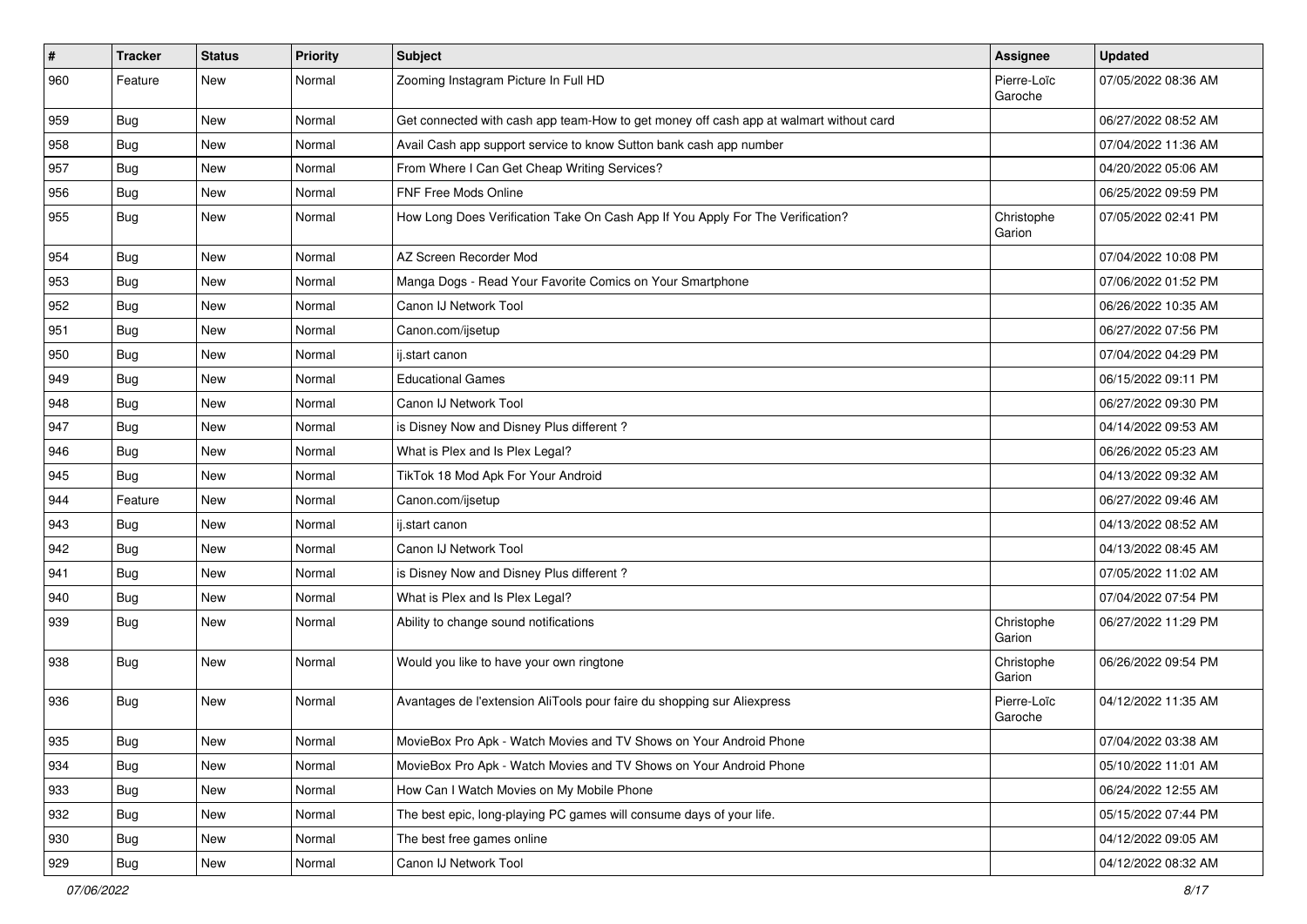| $\vert$ # | <b>Tracker</b> | <b>Status</b> | <b>Priority</b> | Subject                                                                          | <b>Assignee</b>      | <b>Updated</b>      |
|-----------|----------------|---------------|-----------------|----------------------------------------------------------------------------------|----------------------|---------------------|
| 928       | <b>Bug</b>     | New           | Normal          | How Does Sutton Bank Cash App Customer Service Help In Answering Your Questions? |                      | 04/12/2022 11:36 AM |
| 927       | Feature        | New           | Normal          | What Is The Right Way To Troubleshoot Cash App Transfer Failed Problems?         |                      | 04/12/2022 05:54 AM |
| 926       | Bug            | New           | Normal          | tavor 7                                                                          |                      | 06/22/2022 05:08 PM |
| 925       | Bug            | New           | Normal          | tavor 7                                                                          |                      | 06/15/2022 03:45 AM |
| 924       | <b>Bug</b>     | New           | Normal          | buy tec 9                                                                        |                      | 04/11/2022 02:54 PM |
| 923       | Bug            | New           | Normal          | frenchies for sale                                                               |                      | 04/11/2022 02:35 PM |
| 922       | Bug            | New           | Normal          | Why Is The Need For Assignment Writing Services?                                 |                      | 07/05/2022 09:39 PM |
| 921       | Bug            | New           | Normal          | Canon IJ Network Tool                                                            |                      | 04/11/2022 09:00 AM |
| 920       | Bug            | New           | Normal          | Where I Can Get Essay Writing Services?                                          |                      | 04/11/2022 08:35 AM |
| 919       | Feature        | New           | Normal          | How can I check my Cash App card balance by dialing a number?                    |                      | 04/10/2022 09:07 AM |
| 918       | <b>Bug</b>     | New           | Normal          | Antivirus for IOS                                                                |                      | 06/16/2022 10:36 PM |
| 917       | Bug            | <b>New</b>    | Normal          | Random Person Sent Me Money on Cash App-find solution?                           |                      | 04/09/2022 12:32 PM |
| 916       | Bug            | New           | Normal          | How long does it take to write a book?                                           |                      | 04/07/2022 12:15 PM |
| 915       | <b>Bug</b>     | New           | Normal          | Finance dissertation writing                                                     |                      | 04/07/2022 09:22 AM |
| 914       | Bug            | New           | Normal          | Wordle: how to play fashion games for free?                                      |                      | 04/07/2022 08:30 AM |
| 913       | Bug            | New           | Normal          | Canon IJ Network Tool                                                            |                      | 04/07/2022 06:21 AM |
| 912       | Bug            | New           | Normal          | Cuphead Mobile Game Review                                                       |                      | 06/09/2022 10:14 AM |
| 911       | Bug            | New           | Normal          | Aluminum Windows & Doors                                                         |                      | 07/06/2022 02:16 PM |
| 910       | <b>Bug</b>     | New           | Normal          | Each content looks unisize or not formated                                       |                      | 04/06/2022 11:21 AM |
| 909       | Bug            | New           | Normal          | Toca Life World APK                                                              |                      | 04/06/2022 04:52 AM |
| 908       | Bug            | New           | Normal          | Toca Life World APK                                                              |                      | 04/06/2022 03:18 AM |
| 907       | Bug            | New           | Normal          | Canon IJ Network Tool                                                            |                      | 04/04/2022 10:43 AM |
| 906       | <b>Bug</b>     | New           | Normal          | How To Change Cash App From Business To Personal Account For Any Reasons?        |                      | 04/04/2022 09:57 AM |
| 905       | <b>Bug</b>     | New           | Normal          | MINI MILITIA MOD APK                                                             |                      | 05/19/2022 01:54 PM |
| 904       | Feature        | New           | Normal          | Laora seeck                                                                      |                      | 07/06/2022 02:10 PM |
| 903       | Feature        | New           | Normal          | Good game                                                                        |                      | 04/11/2022 08:39 AM |
| 902       | Feature        | New           | Normal          | salo717                                                                          |                      | 05/18/2022 10:35 AM |
| 901       | Feature        | New           | Normal          | good game ever                                                                   |                      | 07/05/2022 02:31 PM |
| 900       | Feature        | New           | Normal          | good game ever                                                                   |                      | 04/02/2022 11:59 AM |
| 899       | Feature        | New           | Normal          | Application of Optical Fiber Gyroscope                                           | Christophe<br>Garion | 04/02/2022 11:23 AM |
| 898       | Bug            | New           | Normal          | Shadow Fight 2 Mod APK                                                           |                      | 04/02/2022 09:17 AM |
| 897       | <b>Bug</b>     | New           | Normal          | Slot Pulsa Pragmatic Play                                                        | Xavier Thirioux      | 04/01/2022 12:08 PM |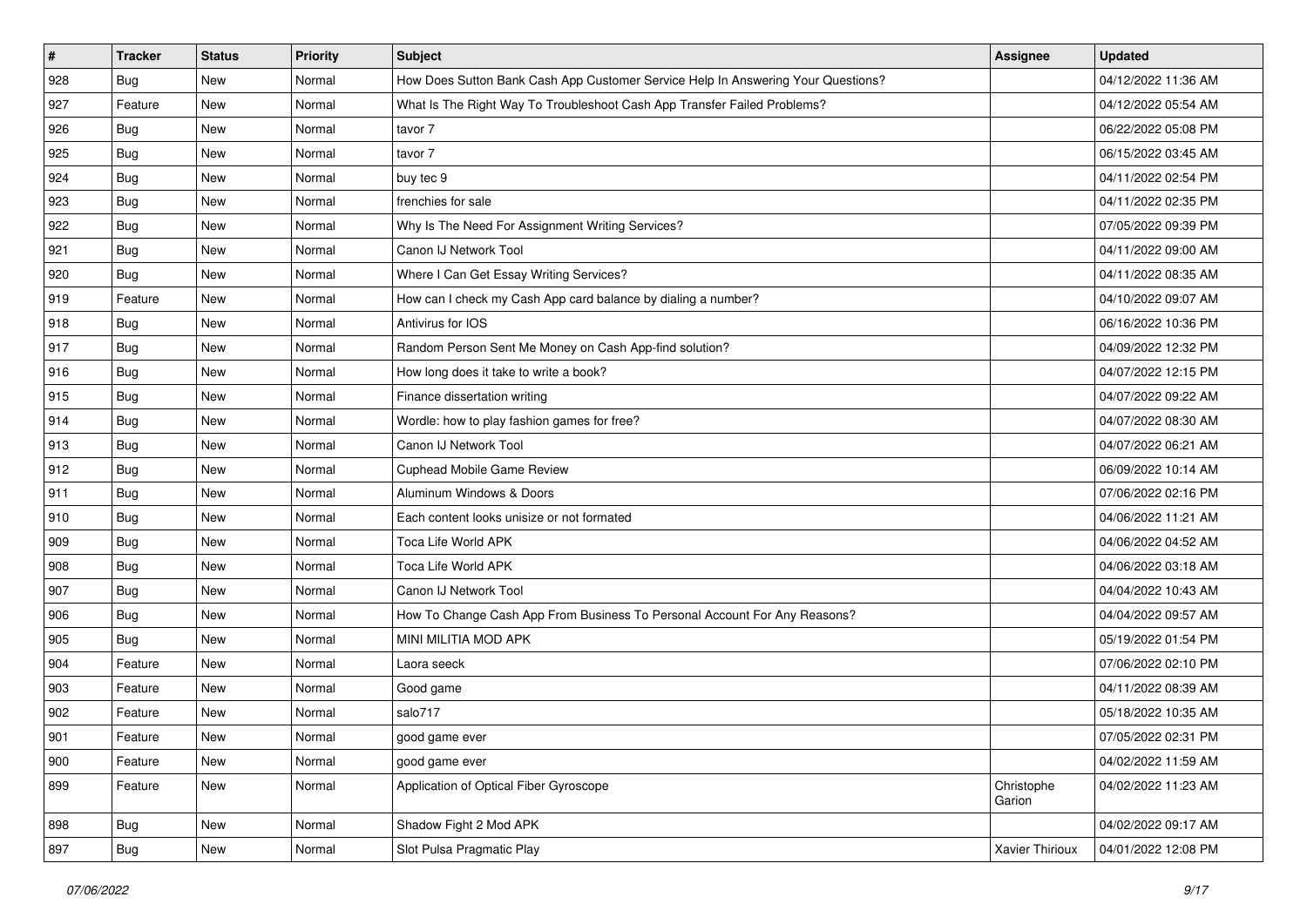| $\vert$ # | <b>Tracker</b> | <b>Status</b> | Priority | <b>Subject</b>                                                              | <b>Assignee</b>        | <b>Updated</b>      |
|-----------|----------------|---------------|----------|-----------------------------------------------------------------------------|------------------------|---------------------|
| 896       | Feature        | <b>New</b>    | Normal   | Application of North Finder in Mining Industry                              | <b>Xavier Thirioux</b> | 07/06/2022 02:02 PM |
| 895       | <b>Bug</b>     | New           | Normal   | Cash App Scams                                                              |                        | 06/18/2022 02:36 PM |
| 894       | Feature        | New           | Normal   | Need phd dissertation help in UK                                            |                        | 05/30/2022 12:29 PM |
| 893       | <b>Bug</b>     | New           | Normal   | klingeltone                                                                 |                        | 04/13/2022 11:06 AM |
| 892       | Bug            | New           | Normal   | Good game                                                                   |                        | 07/01/2022 10:25 AM |
| 891       | <b>Bug</b>     | <b>New</b>    | Normal   | The most interesting game today, have you tried it?                         |                        | 04/01/2022 09:17 AM |
| 889       | Bug            | <b>New</b>    | Normal   | What is Plex and how it's work?                                             |                        | 04/01/2022 09:14 AM |
| 888       | <b>Bug</b>     | New           | Normal   | Is the Fox News Channel on Roku free?                                       |                        | 06/28/2022 06:58 PM |
| 887       | Bug            | New           | Normal   | What is Plex and how it's work?                                             |                        | 04/01/2022 09:16 AM |
| 886       | Bug            | <b>New</b>    | Normal   | Is the Fox News Channel on Roku free?                                       |                        | 07/03/2022 07:14 PM |
| 885       | Bug            | New           | Normal   | How to Install the Tele Latino App For Android                              |                        | 03/28/2022 04:10 AM |
| 884       | <b>Bug</b>     | New           | Normal   | Why do Subway Surfers popular                                               |                        | 04/01/2022 09:16 AM |
| 883       | <b>Bug</b>     | New           | Normal   | Langweilen Sie sich jemals bei der gleichen alten Schriftart auf Instagram? |                        | 04/01/2022 09:16 AM |
| 882       | Bug            | New           | Normal   | How to change bank account on cash app?                                     |                        | 04/01/2022 09:16 AM |
| 880       | Bug            | New           | Normal   | Why do Subway Surfers popular                                               |                        | 04/01/2022 09:16 AM |
| 879       | Feature        | New           | Normal   | Best Garage Door Repair in Massachusetts                                    |                        | 04/01/2022 09:16 AM |
| 878       | Bug            | New           | Normal   | Wie ist instazoom hilfreich beim Herunterladen von Instagram-Profilbildern  |                        | 04/08/2022 09:28 PM |
| 877       | Feature        | New           | Normal   | <b>Exness Broker Review</b>                                                 |                        | 04/01/2022 09:12 AM |
| 876       | Bug            | New           | Normal   | Download Full-Size Profile Pictures of Your Favorite Users With InstaDP     |                        | 04/01/2022 09:12 AM |
| 875       | Bug            | New           | Normal   | Red ball game                                                               |                        | 04/01/2022 09:15 AM |
| 874       | Bug            | New           | Normal   | Cómo descargar Minecraft Apk                                                |                        | 06/26/2022 08:01 AM |
| 873       | Bug            | <b>New</b>    | Normal   | Klingeltöne mp3                                                             |                        | 04/13/2022 11:03 AM |
| 872       | Bug            | New           | Normal   | Poppy Playtime Horror Game Free                                             |                        | 04/01/2022 09:11 AM |
| 870       | Bug            | New           | Normal   | <b>Mahjong Solitaire</b>                                                    |                        | 04/01/2022 09:12 AM |
| 869       | <b>Bug</b>     | New           | Normal   | Sonnerie Post Malone 2022                                                   |                        | 04/13/2022 11:05 AM |
| 868       | Feature        | New           | Normal   | What Is the Role of a Graphic Designer?                                     | Pierre-Loïc<br>Garoche | 04/01/2022 09:12 AM |
| 866       | Feature        | <b>New</b>    | Normal   | Northern Ireland Dissertation Writing Service                               | Pierre-Loïc<br>Garoche | 04/01/2022 09:12 AM |
| 865       | Bug            | <b>New</b>    | Normal   | Canon IJ Printer Utility                                                    |                        | 05/18/2022 07:24 PM |
| 864       | <b>Bug</b>     | New           | Normal   | Canon IJ Network Tool                                                       |                        | 04/01/2022 09:14 AM |
| 863       | <b>Bug</b>     | New           | Normal   | Canon IJ Network Tool                                                       |                        | 04/01/2022 09:12 AM |
| 862       | Bug            | <b>New</b>    | Normal   | none                                                                        |                        | 04/01/2022 09:11 AM |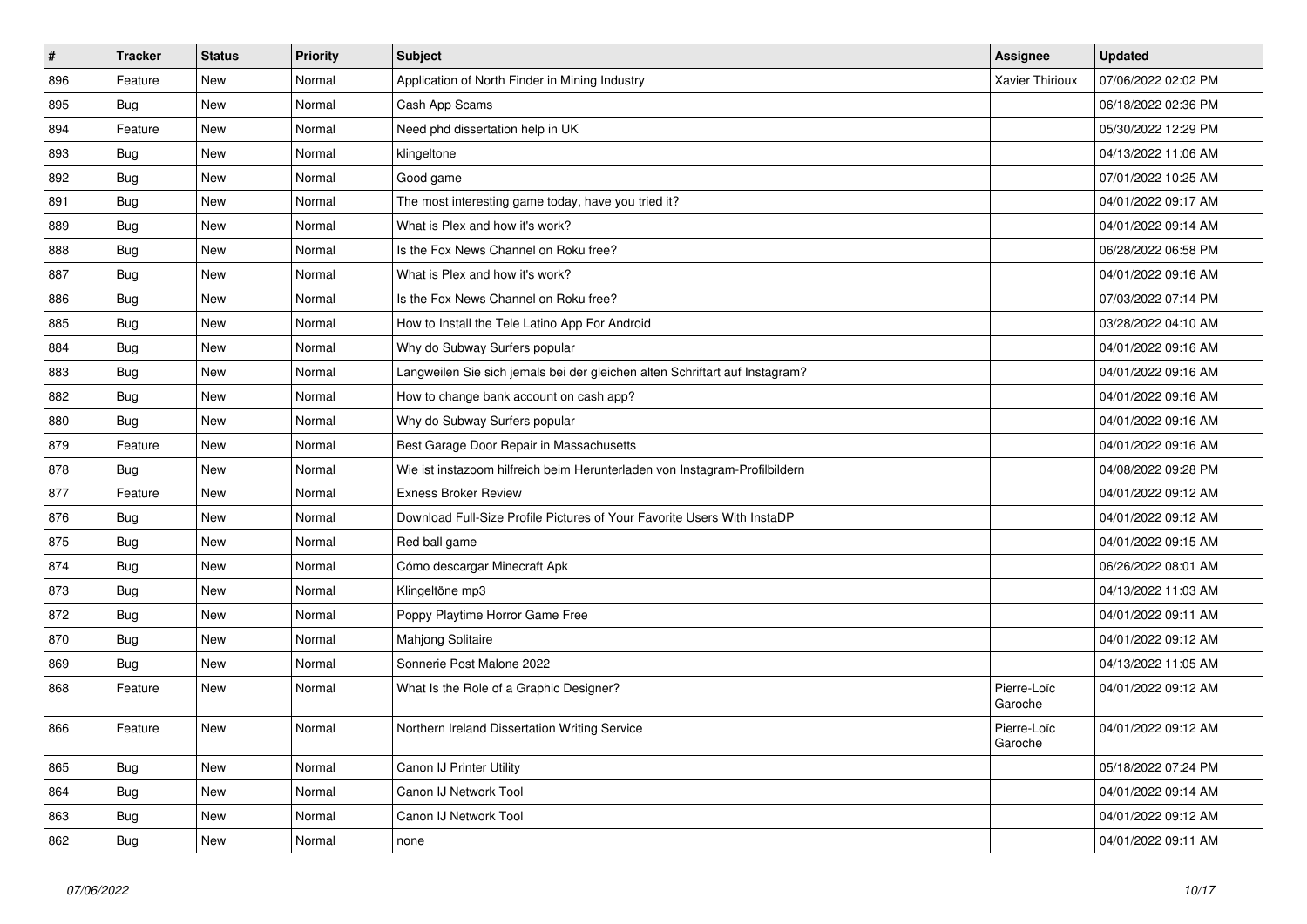| $\pmb{\#}$ | <b>Tracker</b>   | <b>Status</b> | <b>Priority</b> | <b>Subject</b>                                                                   | Assignee               | <b>Updated</b>      |
|------------|------------------|---------------|-----------------|----------------------------------------------------------------------------------|------------------------|---------------------|
| 860        | <b>Bug</b>       | New           | Normal          | pokemon guide                                                                    | Pierre-Loïc<br>Garoche | 06/18/2022 08:18 PM |
| 859        | <b>Bug</b>       | New           | Normal          | Canon IJ Network Tool                                                            |                        | 04/01/2022 09:13 AM |
| 858        | <b>Bug</b>       | New           | Normal          | opourid                                                                          | Christophe<br>Garion   | 04/01/2022 09:13 AM |
| 857        | Bug              | New           | Normal          | Welcome to the world of classic retro games                                      |                        | 04/01/2022 09:13 AM |
| 856        | Bug              | New           | Normal          | Online Classes Assistance Help For Student                                       |                        | 04/01/2022 09:13 AM |
| 855        | <b>Bug</b>       | New           | Normal          | Online Classes Assistance Help For Student                                       |                        | 04/01/2022 09:13 AM |
| 854        | Bug              | New           | Normal          | How To Resolve Password Problems Through Facebook Customer Service?              |                        | 04/09/2022 06:11 PM |
| 853        | <b>Bug</b>       | New           | Normal          | what is dr laser                                                                 |                        | 04/01/2022 09:13 AM |
| 852        | <b>Bug</b>       | New           | Normal          | How to cancel your French Bee flight within 24 hours?                            |                        | 04/01/2022 09:13 AM |
| 851        | Bug              | New           | Normal          | Laden Sie den kostenlosen MP3-Klingelton für Ihr Mobiltelefon herunter           |                        | 04/01/2022 09:14 AM |
| 850        | Bug              | New           | Normal          | Puppy Playtime APK Android                                                       |                        | 04/01/2022 09:14 AM |
| 849        | Bug              | New           | Normal          | FutEmax App Apk - Watch Soccer, Fantasy Football, And More On Your Mobile Device |                        | 04/01/2022 09:04 AM |
| 848        | Feature          | New           | Normal          | Online Classes Assistance                                                        |                        | 04/01/2022 08:57 AM |
| 847        | Feature          | New           | Normal          | Canon.com/ijsetup                                                                |                        | 04/01/2022 09:08 AM |
| 846        | Feature          | New           | Normal          | ij.start canon                                                                   |                        | 04/01/2022 08:58 AM |
| 845        | Feature          | New           | Normal          | canon.com/ijsetup                                                                |                        | 04/01/2022 08:58 AM |
| 844        | Bug              | New           | Normal          | To know Chime Routing Number call on the helpline number                         |                        | 04/01/2022 08:58 AM |
| 843        | Bug              | New           | Normal          | Canon IJ Network Tool                                                            |                        | 04/01/2022 08:58 AM |
| 842        | <b>Bug</b>       | New           | Normal          | Join the fun game                                                                |                        | 04/01/2022 08:58 AM |
| 841        | Bug              | New           | Normal          | How do I activate FOX NOW?                                                       |                        | 04/01/2022 08:58 AM |
| 840        | Bug              | New           | Normal          | Is Tubi really free and legal?                                                   |                        | 04/01/2022 08:58 AM |
| 839        | <b>Bug</b>       | New           | Normal          | How do I activate FOX NOW?                                                       |                        | 04/01/2022 08:58 AM |
| 838        | Bug              | New           | Normal          | Celebrity Hunter Mod apk - Como instalá-lo                                       |                        | 04/01/2022 08:58 AM |
| 837        | <b>Bug</b>       | New           | Normal          | To Create An Instagram Story                                                     | Pierre-Loïc<br>Garoche | 04/01/2022 08:58 AM |
| 836        | <b>Bug</b>       | New           | Normal          | What Is The Required Amount To Pay As Cash App Clearance Fee?                    |                        | 04/01/2022 09:00 AM |
| 835        | <sub>I</sub> Bug | New           | Normal          | Build your strong army with Taming io                                            |                        | 04/01/2022 08:59 AM |
| 834        | <b>Bug</b>       | New           | Normal          | Grasp the secret to relieve stress and fatigue                                   |                        | 04/01/2022 08:57 AM |
| 833        | Bug              | New           | Normal          | Does Direct Deposit Hit Chime- seek Chime Customer Service                       |                        | 04/01/2022 08:59 AM |
| 832        | <b>Bug</b>       | New           | Normal          | Choque Royale Mod Apk                                                            |                        | 04/01/2022 08:59 AM |
| 831        | <b>Bug</b>       | New           | Normal          | Build and shoot                                                                  |                        | 05/29/2022 04:47 PM |
| 830        | <b>Bug</b>       | New           | Normal          | Poppy Playtime APK                                                               |                        | 06/27/2022 10:31 PM |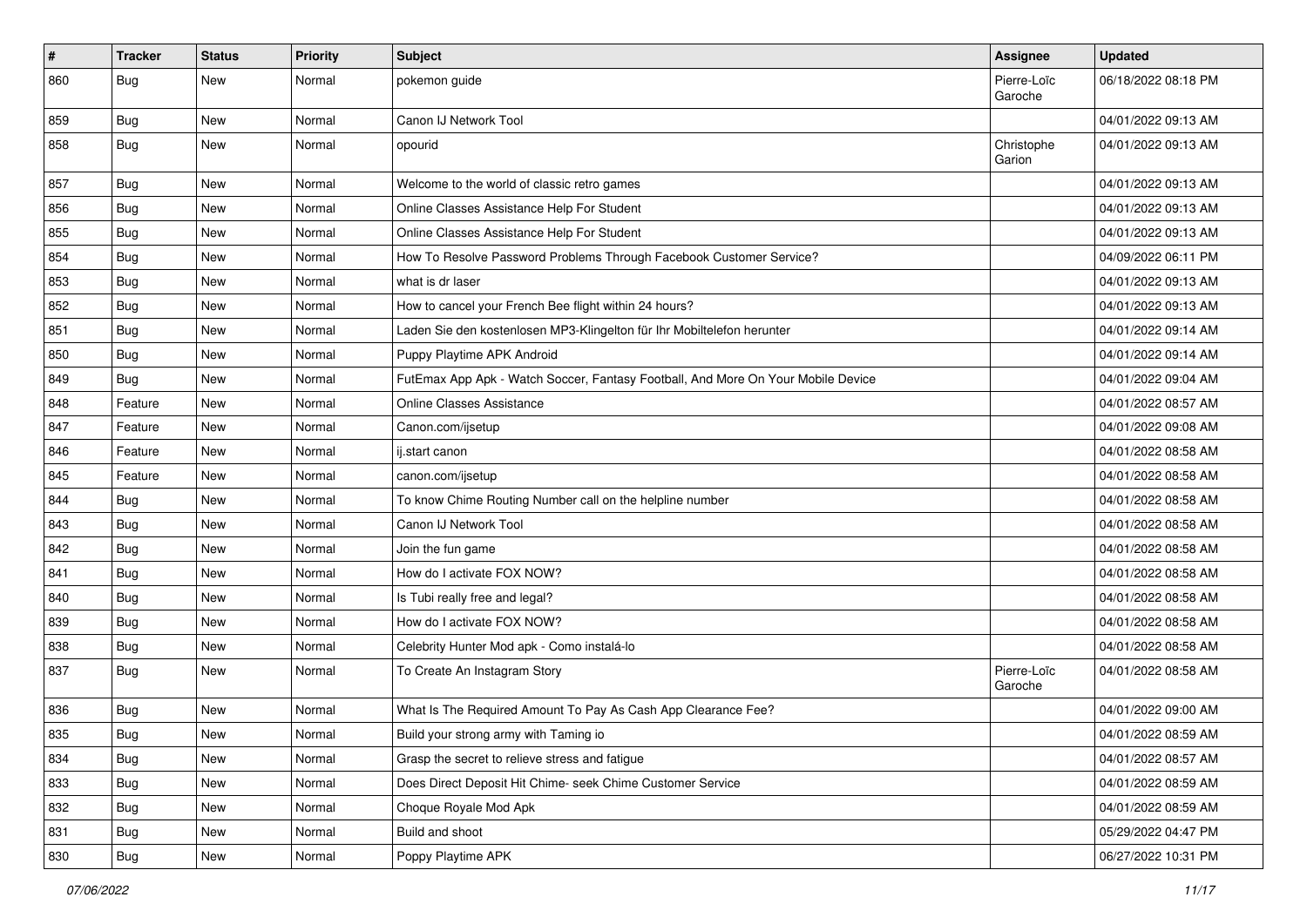| $\pmb{\#}$ | <b>Tracker</b> | <b>Status</b> | <b>Priority</b> | <b>Subject</b>                                             | Assignee               | <b>Updated</b>      |
|------------|----------------|---------------|-----------------|------------------------------------------------------------|------------------------|---------------------|
| 829        | <b>Bug</b>     | New           | Normal          | Write My Dissertation For Me UK                            | Pierre-Loïc<br>Garoche | 07/06/2022 02:41 AM |
| 828        | Bug            | New           | Normal          | Nursery management                                         |                        | 06/28/2022 12:10 PM |
| 827        | Bug            | New           | Normal          | Come To Know The Required Steps To Unlock Cash App Account |                        | 04/01/2022 08:59 AM |
| 826        | Bug            | <b>New</b>    | Normal          | How to Dowload MXL TV Premium                              |                        | 05/26/2022 03:34 PM |
| 825        | <b>Bug</b>     | New           | Normal          | Lucky Patcher Download                                     |                        | 07/05/2022 09:19 AM |
| 824        | Feature        | New           | Normal          | How to watch Fox News on my Smart TV or similar devices?   | Pierre-Loïc<br>Garoche | 06/27/2022 08:32 PM |
| 823        | Feature        | New           | Normal          | How much does Disney Plus cost?                            | Pierre-Loïc<br>Garoche | 06/27/2022 04:05 AM |
| 822        | <b>Bug</b>     | New           | Normal          | Dowload Your Boyfriend Game                                |                        | 07/06/2022 07:09 AM |
| 821        | Bug            | New           | Normal          | Nicoo - A Review of the Popular Battle Royale Game         |                        | 06/28/2022 08:30 AM |
| 820        | <b>Bug</b>     | New           | Normal          | Metal Slug Apk para Android                                |                        | 07/05/2022 10:50 AM |
| 819        | Bug            | New           | Normal          | Metal Slug Apk para Android                                |                        | 06/27/2022 09:35 AM |
| 818        | <b>Bug</b>     | New           | Normal          | Have you ever played a basketball game?                    | Corentin<br>Lauverjat  | 04/01/2022 08:55 AM |
| 817        | Bug            | <b>New</b>    | Normal          | Pacman 30th Anniversary                                    |                        | 07/03/2022 11:23 PM |
| 816        | Bug            | New           | Normal          | Play Scribble io fun with everyone                         |                        | 07/02/2022 10:43 AM |
| 815        | <b>Bug</b>     | New           | Normal          | how do i call cash app customer service                    | <b>Xavier Thirioux</b> | 07/04/2022 12:34 PM |
| 814        | Bug            | New           | Normal          | Stage Fright Cure                                          | Pierre-Loïc<br>Garoche | 06/28/2022 12:31 AM |
| 813        | Feature        | New           | Normal          | Canon.com/ijsetup                                          |                        | 06/28/2022 05:15 PM |
| 812        | Feature        | New           | Normal          | canon.com/ijsetup                                          |                        | 07/04/2022 08:21 PM |
| 811        | Bug            | New           | Normal          | Canon IJ Network Tool                                      |                        | 07/03/2022 03:22 PM |
| 810        | Feature        | New           | Normal          | how to remove viruses from a phone                         |                        | 07/04/2022 07:35 PM |
| 809        | Bug            | New           | Normal          | Smash Karts - immerse yourself in the exciting race        |                        | 07/04/2022 07:42 PM |
| 808        | <b>Bug</b>     | New           | Normal          | Sinnvolle Guten-Morgen-Grüße                               |                        | 07/03/2022 07:27 PM |
| 807        | Bug            | New           | Normal          | 1v1Battle is a strategic action 'Build and shoot' game     |                        | 06/27/2022 06:52 AM |
| 806        | Feature        | New           | Normal          | Go everywhere thanks to mapquest driving directions        |                        | 07/03/2022 01:42 AM |
| 805        | Bug            | New           | Normal          | Ketamine Online Store                                      | Christophe<br>Garion   | 07/01/2022 02:49 AM |
| 804        | Bug            | New           | Normal          | Review                                                     |                        | 07/03/2022 10:51 PM |
| 802        | <b>Bug</b>     | New           | Normal          | Who Is an ETL Engineer                                     |                        | 07/05/2022 11:30 PM |
| 801        | <b>Bug</b>     | New           | Normal          | Who Is an ETL Engineer                                     |                        | 07/06/2022 07:02 AM |
| 800        | <b>Bug</b>     | New           | Normal          | Who Is an ETL Engineer                                     |                        | 07/06/2022 12:39 AM |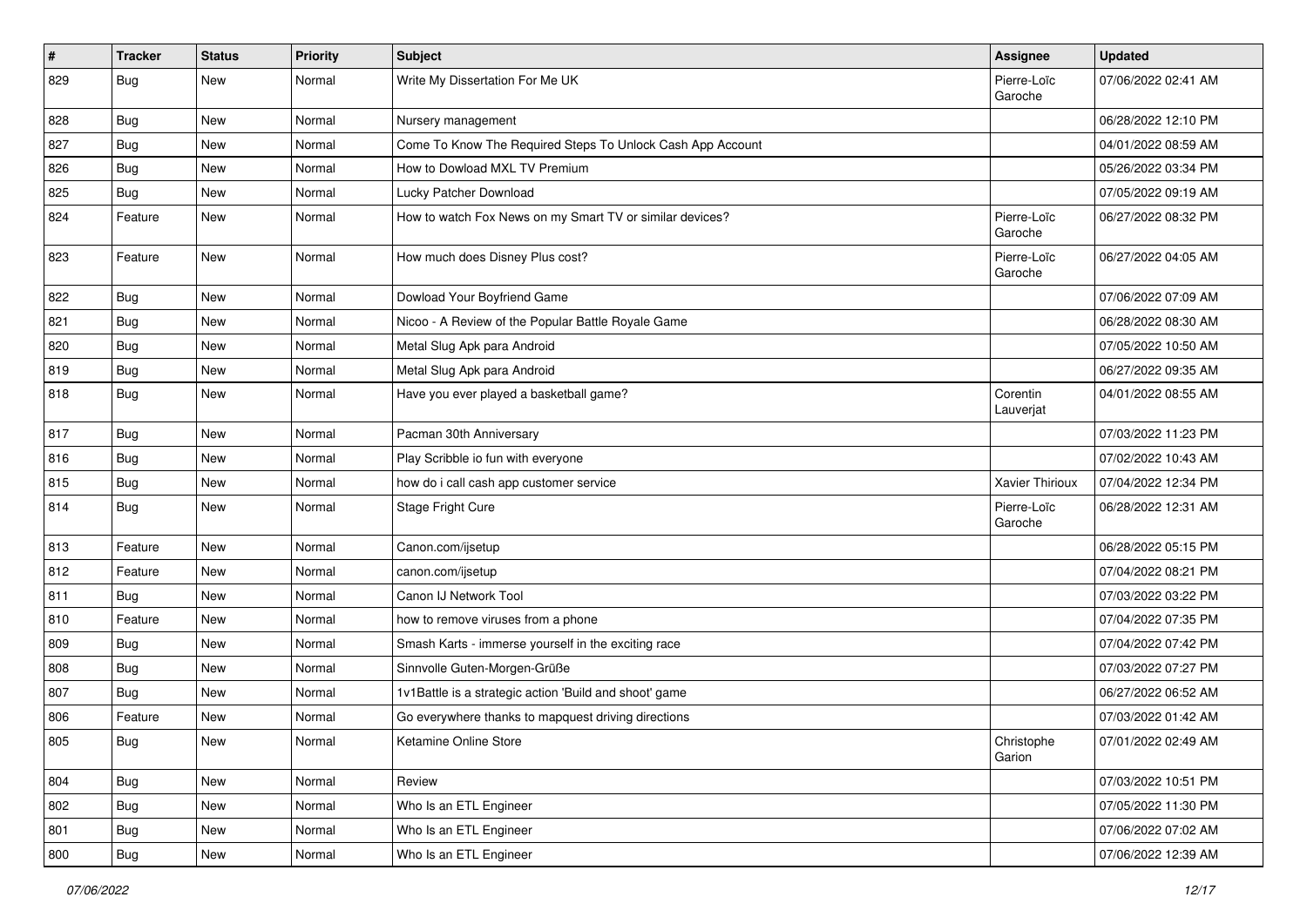| $\vert$ # | <b>Tracker</b> | <b>Status</b> | <b>Priority</b> | Subject                                                                       | <b>Assignee</b>        | <b>Updated</b>      |
|-----------|----------------|---------------|-----------------|-------------------------------------------------------------------------------|------------------------|---------------------|
| 799       | Bug            | New           | Normal          | Who Is an ETL Engineer                                                        |                        | 07/04/2022 10:42 AM |
| 798       | Bug            | New           | Normal          | Who Is an ETL Engineer                                                        |                        | 07/05/2022 11:49 PM |
| 797       | Bug            | New           | Normal          | Psychedelic                                                                   | Christophe<br>Garion   | 07/06/2022 12:46 AM |
| 796       | Bug            | New           | Normal          | How Does Cash App ++ actually work and What is the process of it              |                        | 07/02/2022 11:27 PM |
| 795       | <b>Bug</b>     | New           | Normal          | Drift Boss - Exciting Race                                                    |                        | 07/06/2022 05:00 AM |
| 794       | Feature        | New           | Normal          | Safe place to buy fifa coins                                                  |                        | 07/05/2022 10:14 AM |
| 792       | <b>Bug</b>     | New           | Normal          | What is Google Camera Mod?                                                    |                        | 06/27/2022 10:20 AM |
| 791       | <b>Bug</b>     | New           | Normal          | Samsnung TV Plus is not working                                               |                        | 04/01/2022 09:03 AM |
| 790       | Bug            | New           | Normal          | My app                                                                        |                        | 04/01/2022 09:03 AM |
| 789       | <b>Bug</b>     | New           | Normal          | Full version                                                                  |                        | 07/05/2022 01:51 PM |
| 788       | <b>Bug</b>     | New           | Normal          | Intro Maker Mod APK                                                           |                        | 07/05/2022 01:50 AM |
| 787       | Bug            | New           | Normal          | Assured Assignment Help                                                       |                        | 07/04/2022 06:28 AM |
| 786       | <b>Bug</b>     | New           | Normal          | Best Assignment Help in Australia & UK                                        |                        | 07/05/2022 07:30 PM |
| 785       | <b>Bug</b>     | New           | Normal          | How To Get Money Off Cash App Without Card Or With A Card?                    |                        | 07/06/2022 05:26 AM |
| 784       | Bug            | New           | Normal          | How To Add Money On Cash App Card And Check The Funds?                        |                        | 07/06/2022 03:08 AM |
| 783       | <b>Bug</b>     | New           | Normal          | How Do I Determine The Reasons And Solutions To Fix Cash App Transfer Failed? |                        | 07/05/2022 04:03 AM |
| 782       | Bug            | New           | Normal          | Comment faire une sonnerie téléphonique                                       |                        | 07/05/2022 01:35 AM |
| 781       | <b>Bug</b>     | New           | Normal          | Free Whatsapp Group to Join                                                   |                        | 07/05/2022 02:19 AM |
| 780       | <b>Bug</b>     | New           | Normal          | Best Whatsapp Modified APKs                                                   | Pierre-Loïc<br>Garoche | 07/04/2022 02:09 AM |
| 779       | Feature        | New           | Normal          | Latest Whatsapp groups for Teens                                              | Pierre-Loïc<br>Garoche | 07/04/2022 09:11 AM |
| 777       | Bug            | New           | Normal          | Obtain driving instructions using Google Maps.                                |                        | 07/06/2022 07:35 AM |
| 776       | <b>Bug</b>     | New           | Normal          | Wibargain                                                                     |                        | 07/06/2022 01:36 AM |
| 775       | Bug            | New           | Normal          | cash app                                                                      |                        | 02/14/2022 08:20 AM |
| 774       | Bug            | New           | Normal          | Follow proper initiatives                                                     |                        | 07/05/2022 06:06 AM |
| 773       | <b>Bug</b>     | New           | Normal          | Spades - Play online free                                                     |                        | 07/06/2022 12:39 AM |
| 772       | Bug            | New           | Normal          | united airlines baggage policy                                                |                        | 07/04/2022 12:27 AM |
| 771       | Bug            | New           | Normal          | united airlines baggage policy                                                |                        | 07/05/2022 09:19 AM |
| 770       | <b>Bug</b>     | New           | Normal          | Canon IJ Network Tool                                                         |                        | 07/06/2022 12:15 PM |
| 769       | Bug            | New           | Normal          | check my cash app                                                             |                        | 07/06/2022 01:35 PM |
| 768       | <b>Bug</b>     | New           | Normal          | Where can you buy best jackets online?                                        |                        | 07/04/2022 04:44 PM |
| 767       | <b>Bug</b>     | New           | Normal          | apkmod                                                                        |                        | 07/05/2022 11:57 AM |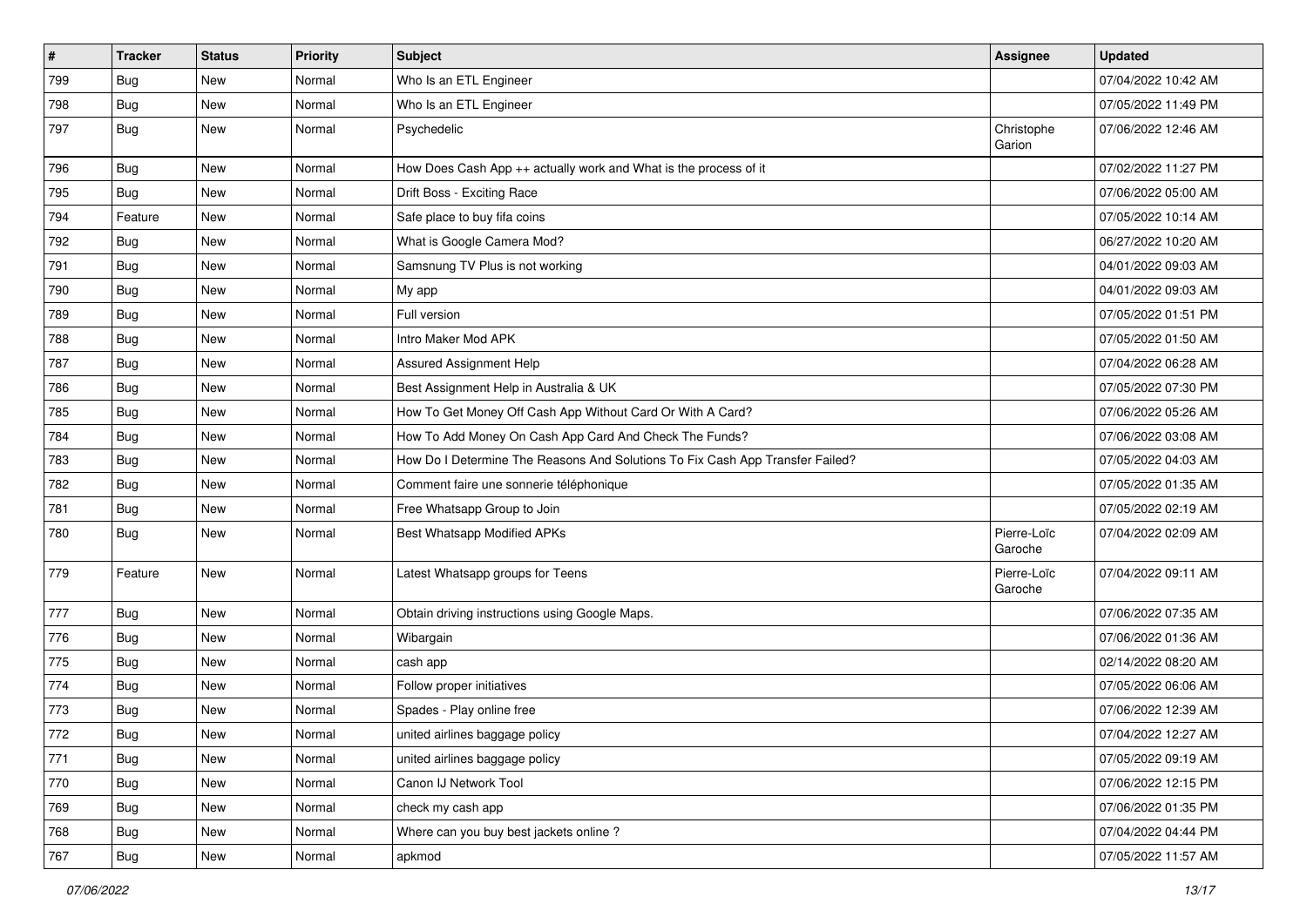| $\sharp$ | <b>Tracker</b> | <b>Status</b> | <b>Priority</b> | Subject                                                                                             | Assignee               | <b>Updated</b>      |
|----------|----------------|---------------|-----------------|-----------------------------------------------------------------------------------------------------|------------------------|---------------------|
| 766      | <b>Bug</b>     | New           | Normal          | Pobreflix Mod APK Review                                                                            |                        | 07/04/2022 09:29 PM |
| 765      | Bug            | <b>New</b>    | Normal          | Follow proper initiatives to check my cash app                                                      |                        | 07/04/2022 07:06 PM |
| 764      | <b>Bug</b>     | New           | Normal          | What is available to see what I can watch HBO Max?                                                  |                        | 07/04/2022 12:11 PM |
| 762      | Bug            | New           | Normal          | How To Add Money To A Cash App Card If Struggling With Low Amount?                                  |                        | 06/29/2022 10:53 AM |
| 761      | <b>Bug</b>     | New           | Normal          | What is it about basketball that makes it so popular in the United States?                          | Corentin<br>Lauverjat  | 07/05/2022 11:09 AM |
| 760      | Bug            | <b>New</b>    | Normal          | apkmod                                                                                              |                        | 06/27/2022 04:13 PM |
| 759      | Bug            | New           | Normal          | Canon IJ Network Tool                                                                               | Pierre-Loïc<br>Garoche | 07/04/2022 09:13 AM |
| 758      | Bug            | <b>New</b>    | Normal          | How Do I Study Consistently For Hours?                                                              |                        | 06/27/2022 12:49 AM |
| 757      | <b>Bug</b>     | New           | Normal          | Why Is Issue of Car Maintenance so Famous for the Consumers?                                        |                        | 04/01/2022 09:01 AM |
| 756      | Feature        | New           | Normal          | Your one-stop destination for the thesis writing service                                            |                        | 06/27/2022 05:46 PM |
| 754      | Bug            | New           | Normal          | Cómo descargar tonos gratis de teléfono celular                                                     |                        | 07/05/2022 11:29 PM |
| 753      | <b>Bug</b>     | New           | Normal          | onlineessaygrader                                                                                   |                        | 06/28/2022 05:55 AM |
| 752      | <b>Bug</b>     | New           | Normal          | Plagerism checker                                                                                   |                        | 06/26/2022 06:33 PM |
| 750      | Bug            | New           | Normal          | Create a Report Template                                                                            |                        | 07/04/2022 04:40 PM |
| 749      | <b>Bug</b>     | New           | Normal          | The Best Bubble Shooter Game for Android                                                            |                        | 07/06/2022 11:51 AM |
| 748      | Bug            | New           | Normal          | Il y a quelques façons d'obtenir des sonneries gratuites pour votre iPhone                          |                        | 06/26/2022 11:24 PM |
| 747      | <b>Bug</b>     | New           | Normal          | How to Install Tyflex Plus on Your Android Device                                                   |                        | 07/03/2022 07:14 PM |
| 744      | Bug            | New           | Normal          | <b>Pixel Survive</b>                                                                                |                        | 06/28/2022 05:13 AM |
| 743      | Bug            | New           | Normal          | They promote 'pixel art' contests and a 'game jam' related to the work and figure of Carlos Casares |                        | 06/28/2022 12:04 PM |
| 742      | <b>Bug</b>     | New           | Normal          | How Long Does Cash App Support Take To Respond For A Better Support?                                |                        | 07/04/2022 11:48 PM |
| 741      | Bug            | New           | Normal          | <b>Blockchain Technology Solutions</b>                                                              |                        | 07/05/2022 07:25 AM |
| 740      | Feature        | New           | Normal          | Online Thesis Help USA                                                                              |                        | 07/05/2022 11:29 PM |
| 739      | Bug            | New           | Normal          | law dissertation help                                                                               |                        | 06/27/2022 06:12 PM |
| 738      | Bug            | New           | Normal          | How Much Amount Do I Get Using The Referral Code For Cash App?                                      |                        | 06/27/2022 03:58 PM |
| 737      | <b>Bug</b>     | New           | Normal          | How Do I Talk To A Live Person At Facebook If Anything Is Doubtful?                                 |                        | 06/27/2022 09:59 PM |
| 736      | <b>Bug</b>     | New           | Normal          | I Want to Edit in My Website (transfer-factor.net) Unfortunately, Unable to Edit It                 |                        | 06/24/2022 07:32 AM |
| 735      | Bug            | New           | Normal          | A quick fix of how to get money back from cash app stocks                                           |                        | 07/06/2022 03:00 PM |
| 734      | Bug            | New           | Normal          | DR. STRANGE: Multiverse of Scheduling Madness!                                                      |                        | 06/28/2022 07:07 AM |
| 733      | Bug            | New           | Normal          | How does one go about getting a book deal?                                                          |                        | 06/28/2022 06:35 PM |
| 732      | <b>Bug</b>     | New           | Normal          | Get rectifications steps about why cash app transfer failed                                         |                        | 07/04/2022 12:38 PM |
| 731      | <b>Bug</b>     | New           | Normal          | Avail Of Cash App Customer Service If Unable To Down Cash App Mobile App?                           |                        | 07/06/2022 04:50 AM |
| 730      | Bug            | New           | Normal          | Canon IJ Network Tool                                                                               |                        | 07/05/2022 07:20 PM |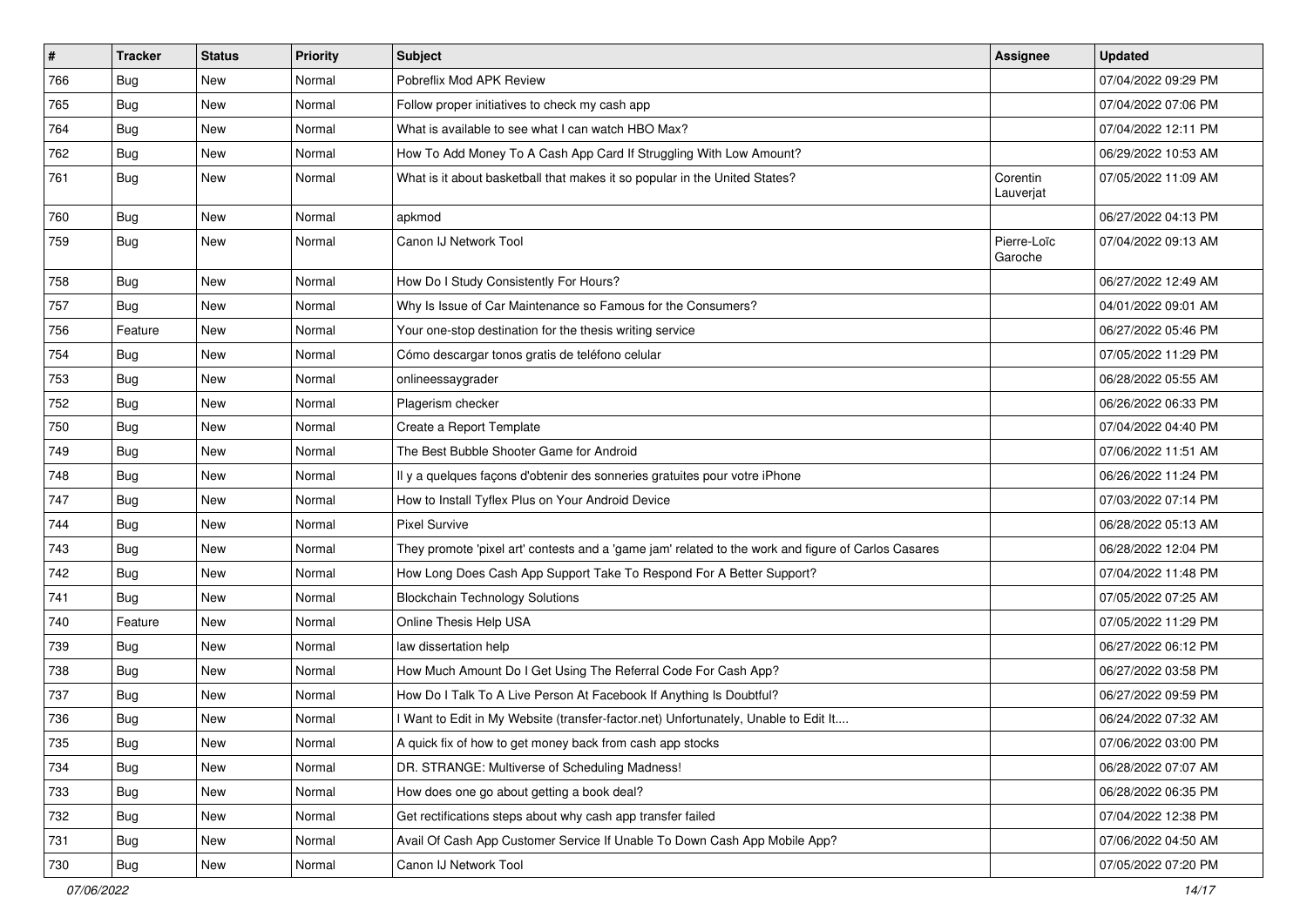| $\vert$ # | <b>Tracker</b> | <b>Status</b> | <b>Priority</b> | Subject                                                                      | <b>Assignee</b>        | <b>Updated</b>      |
|-----------|----------------|---------------|-----------------|------------------------------------------------------------------------------|------------------------|---------------------|
| 729       | Bug            | New           | Normal          | Canon IJ Network Tool                                                        |                        | 06/28/2022 01:10 PM |
| 728       | Bug            | New           | Normal          | Will Cash App refund money if scammed? Hitches With Optimum Ease             |                        | 07/05/2022 02:45 AM |
| 727       | <b>Bug</b>     | New           | Normal          | Drive for speed simulator mod apk                                            | Pierre-Loïc<br>Garoche | 06/27/2022 06:33 AM |
| 726       | Bug            | New           | Normal          | Mobile Application Development Services                                      |                        | 07/06/2022 06:41 AM |
| 725       | Feature        | New           | Normal          | What are memo writing services design                                        |                        | 07/04/2022 10:27 AM |
| 724       | <b>Bug</b>     | New           | Normal          | Dial Chime Customer support number for a quick response                      |                        | 07/05/2022 01:50 PM |
| 722       | Bug            | New           | Normal          | Vergrößern Sie Instagram-Fotos mit instazoom                                 | Christophe<br>Garion   | 07/05/2022 08:23 AM |
| 721       | <b>Bug</b>     | New           | Normal          | Cómo instalar un Mod Apk                                                     |                        | 07/05/2022 08:54 PM |
| 720       | Bug            | New           | Normal          | How does Cash App Phone Number provide a quick treatment?                    |                        | 07/04/2022 12:42 PM |
| 719       | <b>Bug</b>     | New           | Normal          | How Do I Send \$5000 Through Cash App Account With Ease?                     |                        | 07/06/2022 09:30 AM |
| 717       | Bug            | New           | Normal          | Disney Plus Apk - Watch Movies and TV Shows on Your Device                   |                        | 07/04/2022 05:53 PM |
| 716       | <b>Bug</b>     | New           | Normal          | La celebración de un BabyShower.                                             |                        | 07/05/2022 01:58 AM |
| 715       | <b>Bug</b>     | New           | Normal          | Puppy Playtime Descargar gratis                                              |                        | 07/05/2022 11:53 PM |
| 714       | <b>Bug</b>     | New           | Normal          | Cuevana 3 Premium - Enjoy Your Favorite Movies and TV Shows on Your Smart TV |                        | 07/06/2022 03:21 AM |
| 712       | <b>Bug</b>     | New           | Normal          | <b>Tips and Tricks</b>                                                       |                        | 07/04/2022 07:57 PM |
| 711       | Bug            | New           | Normal          | Human Fall Flat Apk Download                                                 |                        | 07/01/2022 01:14 AM |
| 710       | <b>Bug</b>     | New           | Normal          | Take Necessary Assistance If You Are Unable Activate Cash App Card           |                        | 07/04/2022 04:59 PM |
| 709       | <b>Bug</b>     | New           | Normal          | How To Load Cash App Card At Walmart Without Having To Face Any Hassle?      |                        | 07/05/2022 07:45 AM |
| 708       | Bug            | New           | Normal          | Efficient ways to proceed with the cash app dispute process?                 |                        | 07/06/2022 02:00 AM |
| 707       | <b>Bug</b>     | New           | Normal          | Why Accounting Assignments Are Beneficial For The Students?                  | Pierre-Loïc<br>Garoche | 07/04/2022 06:59 PM |
| 706       | <b>Bug</b>     | New           | Normal          | How Can You Cancel A Cash App Payment Without Any Prior Information?         |                        | 07/05/2022 03:46 AM |
| 705       | <b>Bug</b>     | New           | Normal          | wuxiaworld                                                                   |                        | 07/04/2022 10:20 AM |
| 704       | <b>Bug</b>     | New           | Normal          | Reach support team of Chime Customer Service for instant help                |                        | 07/05/2022 02:23 AM |
| 703       | Bug            | New           | Normal          | For real-time help, dial Facebook customer service number                    |                        | 07/05/2022 02:40 PM |
| 702       | <b>Bug</b>     | New           | Normal          | Avail Chime Customer Service to know How To Get Chime Bank Statement         |                        | 07/04/2022 05:58 AM |
| 701       | Bug            | New           | Normal          | Why Law Essay Helper UK is Necessary?                                        |                        | 07/06/2022 05:01 AM |
| 700       | <b>Bug</b>     | New           | Normal          | Cómo descargar Poppy Playtime                                                |                        | 04/01/2022 09:30 AM |
| 699       | Bug            | New           | Normal          | Would you be able to utilize Cash App Twitch?                                |                        | 07/06/2022 03:00 PM |
| 698       | Feature        | New           | Normal          | Connect with cash app representative to ask about cash app flip scam         |                        | 07/05/2022 05:46 AM |
| 697       | Bug            | New           | Normal          | How to Descargar Pura TV For Android                                         |                        | 07/05/2022 03:29 PM |
| 696       | <b>Bug</b>     | New           | Normal          | How to Install the TuMangaOnline App                                         |                        | 07/05/2022 05:37 PM |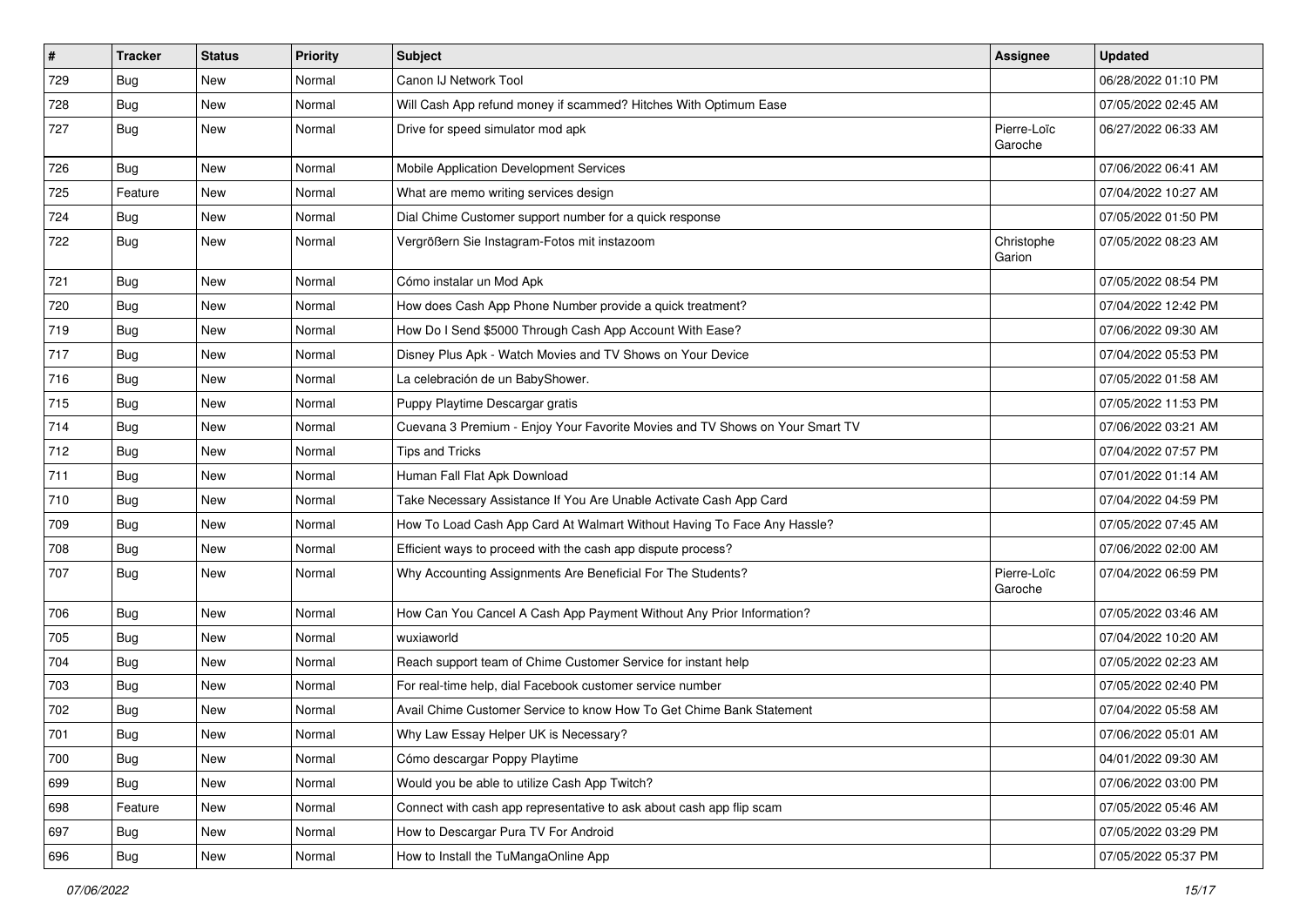| $\vert$ # | <b>Tracker</b> | <b>Status</b> | Priority | <b>Subject</b>                                                        | Assignee               | <b>Updated</b>      |
|-----------|----------------|---------------|----------|-----------------------------------------------------------------------|------------------------|---------------------|
| 695       | Bug            | New           | Normal   | Refer Listas IPTV Apk                                                 |                        | 07/04/2022 02:19 AM |
| 694       | <b>Bug</b>     | <b>New</b>    | Normal   | How to Get Guidance On How To Cash App Withdrawal Limit?              | Christophe<br>Garion   | 07/06/2022 01:40 PM |
| 693       | Feature        | <b>New</b>    | Normal   | How To Get My Money Back From The Cash App To Your Wallet?            |                        | 07/04/2022 05:41 PM |
| 692       | Bug            | New           | Normal   | Esports 888b                                                          |                        | 07/06/2022 03:20 AM |
| 691       | <b>Bug</b>     | New           | Normal   | tea garden dublin                                                     |                        | 04/01/2022 09:31 AM |
| 690       | <b>Bug</b>     | New           | Normal   | campervan hire                                                        |                        | 07/05/2022 02:00 PM |
| 689       | <b>Bug</b>     | New           | Normal   | How to use twitch.tv/activate?                                        |                        | 07/04/2022 12:58 PM |
| 688       | <b>Bug</b>     | <b>New</b>    | Normal   | How to use twitch.tv/activate?                                        |                        | 07/05/2022 04:19 AM |
| 687       | Bug            | New           | Normal   | How to use twitch.tv/activate?                                        |                        | 07/04/2022 11:40 PM |
| 686       | Bug            | <b>New</b>    | Normal   | Welcome To The Most Demandable Mahipalpur Escorts Agency              |                        | 07/05/2022 02:18 AM |
| 684       | <b>Bug</b>     | New           | Normal   | Difference between paper map and online map                           |                        | 07/04/2022 05:03 AM |
| 683       | Feature        | New           | Normal   | Game creation                                                         |                        | 07/04/2022 05:02 PM |
| 682       | Bug            | New           | Normal   | Does Facebook customer service live chat allow to speak with someone? |                        | 07/05/2022 06:09 PM |
| 680       | Feature        | New           | Normal   | Word Jewels 2                                                         |                        | 07/06/2022 01:06 AM |
| 679       | <b>Bug</b>     | New           | Normal   | Word Finder helps you to play word games better                       |                        | 04/01/2022 09:34 AM |
| 678       | <b>Bug</b>     | New           | Normal   | How to be a winner in buidnow gg                                      |                        | 07/06/2022 10:43 AM |
| 677       | Bug            | New           | Normal   | Logo Design Services Near Me                                          |                        | 07/05/2022 12:15 AM |
| 676       | <b>Bug</b>     | New           | Normal   | Does Facebook customer service live chat allow to speak with someone? |                        | 04/01/2022 09:39 AM |
| 675       | Bug            | New           | Normal   | What Are Smart Tactics To Fix Cash App Transfer Failed Hurdles?       |                        | 06/27/2022 09:51 AM |
| 674       | Bug            | <b>New</b>    | Normal   | The best game in 2021                                                 | Pierre-Loïc<br>Garoche | 07/03/2022 07:43 PM |
| 673       | Bug            | New           | Normal   | Learn the basics of pixel art - Clear grid                            |                        | 07/06/2022 01:32 PM |
| 672       | Bug            | New           | Normal   | The easiest way to delete ringtones on iPhone                         |                        | 07/04/2022 01:22 PM |
| 671       | <b>Bug</b>     | New           | Normal   | Hot games                                                             | Pierre-Loïc<br>Garoche | 07/06/2022 02:14 AM |
| 670       | <b>Bug</b>     | New           | Normal   | JTWhatsApp Apk - The New and Improved WhatsApp                        |                        | 07/04/2022 03:20 PM |
| 669       | Feature        | New           | Normal   | Nursing Assignment Help                                               |                        | 07/02/2022 05:58 PM |
| 668       | Bug            | New           | Normal   | Get to know Cash App Refund Process here                              |                        | 07/05/2022 05:09 PM |
| 667       | <b>Bug</b>     | <b>New</b>    | Normal   | What Is a Ringtone?                                                   |                        | 07/04/2022 09:55 AM |
| 666       | <b>Bug</b>     | New           | Normal   | 470+ pages à colorier de Noël                                         |                        | 07/06/2022 01:35 PM |
| 665       | Feature        | New           | Normal   | Look for a dedicated help with finance assignment                     |                        | 07/06/2022 12:35 PM |
| 664       | <b>Bug</b>     | <b>New</b>    | Normal   | Tea TV Apk Download - The Best Way to Watch Movies Offline            |                        | 07/06/2022 09:58 AM |